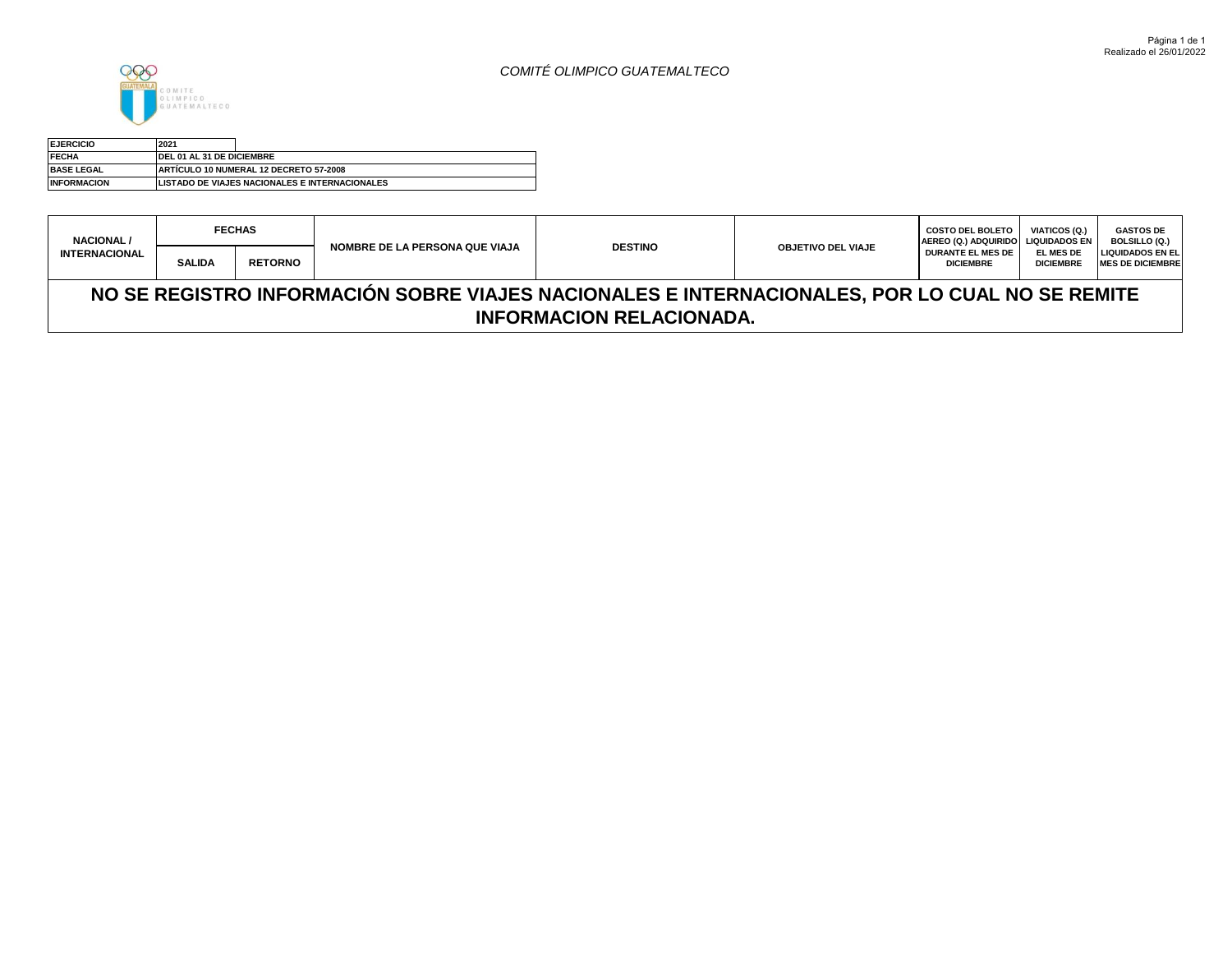

*COMITÉ OLIMPICO GUATEMALTECO*

| <b>EJERCICIO</b>              | 2021                         |                                                |                                                        |
|-------------------------------|------------------------------|------------------------------------------------|--------------------------------------------------------|
| <b>FECHA DE ACTUALIZACION</b> | <b>131 DE DICIEMBRE 2021</b> |                                                |                                                        |
| <b>BASE LEGAL</b>             |                              | <b>IARTICULO 10 NUMERAL 12 DECRETO 57-2008</b> |                                                        |
| <b>INFORMACION DE OFICIO</b>  |                              |                                                | <b>ILISTADO DE VIAJES NACIONALES E INTERNACIONALES</b> |

|                                 |               | <b>FECHAS</b>  | <b>NOMBRE DE LA PERSONA QUE</b>           |                      |                                                                                                                                    | <b>COSTO DEL BOLETO</b>                                         | VIATICOS (Q.) | <b>GASTOS DE BOLSILLO</b>           |
|---------------------------------|---------------|----------------|-------------------------------------------|----------------------|------------------------------------------------------------------------------------------------------------------------------------|-----------------------------------------------------------------|---------------|-------------------------------------|
| <b>NACIONAL / INTERNACIONAL</b> | <b>SALIDA</b> | <b>RETORNO</b> | VIAJA                                     | <b>DESTINO</b>       | <b>OBJETIVO DEL VIAJE</b>                                                                                                          | AEREO (Q.) ADQUIRIDOS LIQUIDADOS EN EL<br><b>DURANTE EL MES</b> | <b>MES</b>    | (Q.) LIQUIDADOS EN<br><b>EL MES</b> |
| <b>INTERNACIONAL</b>            | 24/11/2021    | 6/12/2021      | LUIS CARLOS VÉLEZ KELLER                  | CALI VALLE, COLOMBIA | PAGO DE GASTOS DE BOLSILLO A<br>LOS DELEGADOS DE PRENSA QUE<br>ASISTIERON A LOS 1 JUEGOS<br>PANAMERICANOS CALI, VALLE<br>COLOMBIA. | 0.00                                                            | 0.00          | 2,899.84<br>Q                       |
| <b>INTERNACIONAL</b>            | 24/11/2021    | 6/12/2021      | DIEGO ALEJANDRO GALIANO<br><b>MORALES</b> | CALI VALLE, COLOMBIA | PAGO DE GASTOS DE BOLSILLO A<br>LOS DELEGADOS DE PRENSA QUE<br>ASISTIERON A LOS 1 JUEGOS<br>PANAMERICANOS CALI, VALLE<br>COLOMBIA. | 0.00                                                            | 0.00          | Q<br>2,899.84                       |
| <b>INTERNACIONAL</b>            | 24/11/2021    | 6/12/2021      | EDMEE MANUEL CHÚN HERRERA                 | CALI VALLE, COLOMBIA | PAGO DE GASTOS DE BOLSILLO A<br>LOS DELEGADOS DE PRENSA QUE<br>ASISTIERON A LOS 1 JUEGOS<br>PANAMERICANOS CALI, VALLE<br>COLOMBIA. | 0.00                                                            | 0.00          | Q<br>2,899.84                       |
| <b>INTERNACIONAL</b>            | 24/11/2021    | 6/12/2021      | RONALD ESTUARDO AYALA CAMPOS              | CALI VALLE, COLOMBIA | PAGO DE GASTOS DE BOLSILLO A<br>LOS DELEGADOS DE PRENSA QUE<br>ASISTIERON A LOS 1 JUEGOS<br>PANAMERICANOS CALI, VALLE<br>COLOMBIA. | 0.00                                                            | 0.00          | 2,899.84<br>Q                       |
| <b>INTERNACIONAL</b>            | 24/11/2021    | 6/12/2021      | OSCAR RODRIGO LECHUGA GÁMEZ               | CALI VALLE, COLOMBIA | PAGO DE GASTOS DE BOLSILLO A<br>LOS DELEGADOS DE PRENSA QUE<br>ASISTIERON A LOS 1 JUEGOS<br>PANAMERICANOS CALI, VALLE<br>COLOMBIA. | 0.00                                                            | 0.00          | 2,899.84<br>Q                       |
| <b>INTERNACIONAL</b>            | 24/11/2021    | 6/12/2021      | ALLAN ARIEL AGUSTÍN RODRÍGUEZ             | CALI VALLE, COLOMBIA | DELEGADOS DE PRENSA QUE<br>ASISTIERON A LOS 1 JUEGOS<br>PANAMERICANOS CALI, VALLE<br>COLOMBIA.                                     | 0.00                                                            | 0.00          | Q<br>2,899.84                       |
| <b>INTERNACIONAL</b>            | 24/11/2021    | 6/12/2021      | JOSÉ RODRIGO NAVARRO SÁNCHEZ              | CALI VALLE, COLOMBIA | DELEGADOS DE PRENSA QUE<br>ASISTIERON A LOS 1 JUEGOS<br>PANAMERICANOS CALI, VALLE<br>COLOMBIA.                                     | 0.00                                                            | 0.00          | 2,899.84<br>Q                       |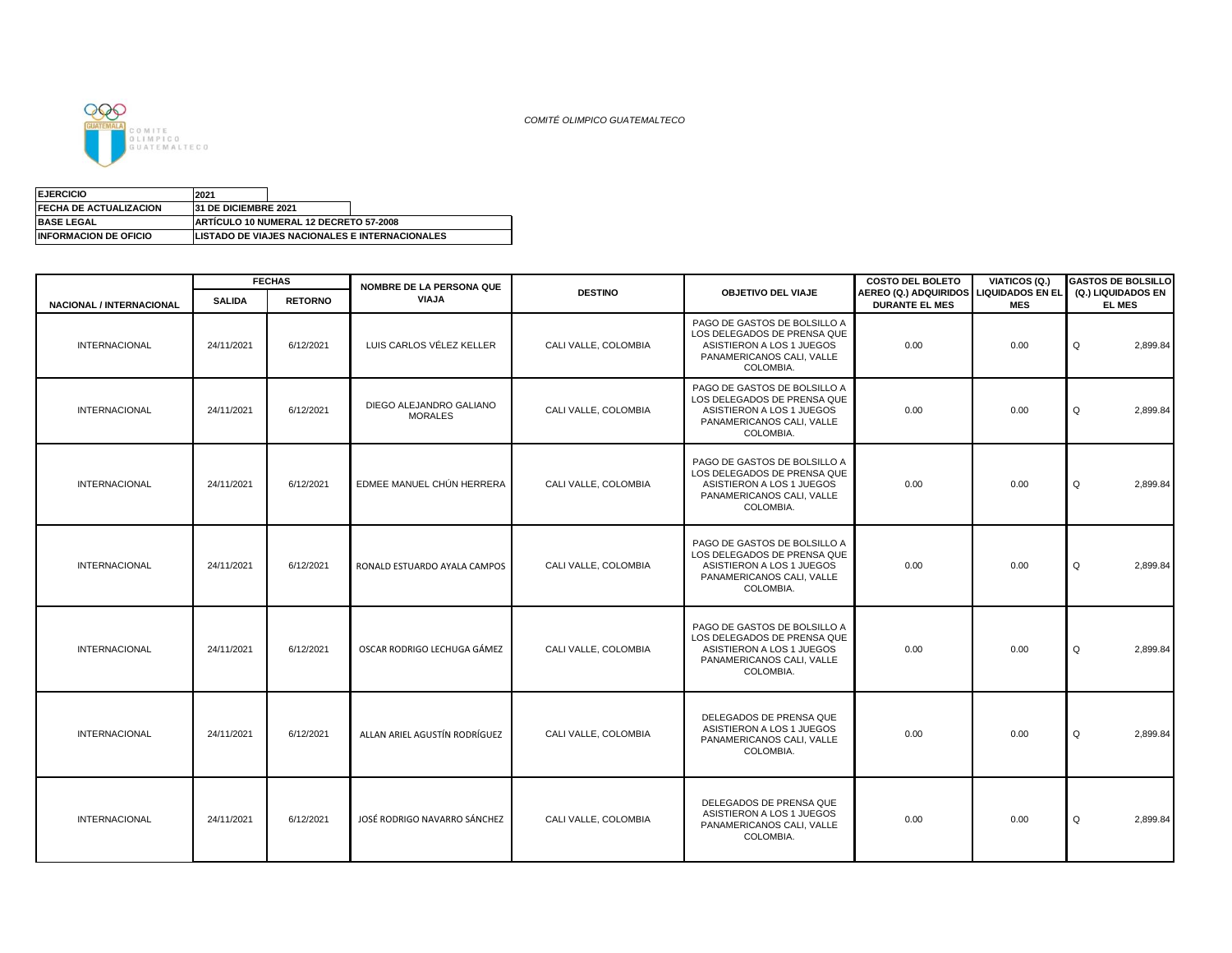| INTERNACIONAL        | 24/11/2021 | 6/12/2021  | JUAN EDUARDO GARCÍA GALDÁMEZ  | CALI VALLE, COLOMBIA | PAGO DE GASTOS DE BOLSILLO A<br>LOS DELEGADOS DE PRENSA QUE<br>ASISTIERON A LOS 1 JUEGOS<br>PANAMERICANOS CALI, VALLE<br>COLOMBIA.                           | 0.00 | 0.00 | Q<br>2,899.82 |
|----------------------|------------|------------|-------------------------------|----------------------|--------------------------------------------------------------------------------------------------------------------------------------------------------------|------|------|---------------|
| <b>INTERNACIONAL</b> | 27/11/2021 | 5/12/2021  | MARIANDREE CHACÓN AROCHE      | CALI VALLE, COLOMBIA | PAGO DE GASTOS DE BOLSILLO A LOS<br>ATLETAS QUE PARTICIPARON EN LOS I<br>JUEGOS CENTROAMERICANOS CALI,<br>VALLE COLOMBIA                                     | 0.00 | 0.00 | 1,971.88<br>Q |
| INTERNACIONAL        | 23/11/2021 | 2/12/2021  | EDY RENÉ MONZÓN PEDRAZA       | CALI VALLE, COLOMBIA | PAGO DE GASTOS DE BOLSILLO A LOS<br>ATLETAS QUE PARTICIPARON EN LOS I<br>JUEGOS CENTROAMERICANOS CALI,<br>VALLE COLOMBIA                                     | 0.00 | 0.00 | 2,203.87<br>Q |
| <b>INTERNACIONAL</b> | 27/11/2021 | 5/12/2021  | EDGAR ANDRES MALDONADO ESPINA | CALI VALLE, COLOMBIA | PAGO DE GASTOS DE BOLSILLO A LOS<br>ATLETAS QUE PARTICIPARON EN LOS I<br>JUEGOS CENTROAMERICANOS CALI,<br>VALLE COLOMBIA                                     | 0.00 | 0.00 | 1,971.88<br>Q |
| INTERNACIONAL        | 27/11/2021 | 5/12/2021  | SANTIAGO PENAGOS HERNÁNDEZ    | CALI VALLE, COLOMBIA | PAGO DE GASTOS DE BOLSILLO A LOS<br>ATLETAS QUE PARTICIPARON EN LOS I<br>JUEGOS CENTROAMERICANOS CALI,<br>VALLE COLOMBIA                                     | 0.00 | 0.00 | Q<br>1,971.88 |
| <b>INTERNACIONAL</b> | 23/11/2021 | 30/11/2021 | MARIANA ISABEL PAÍZ QUÁN      | CALI VALLE, COLOMBIA | PAGO DE GASTOS DE BOLSILLO PARA<br>LOS INTEGRANTES DE LA<br>DELEGACION QUE PARTICIPARA<br>EN LOS I JUEGOS<br>PANAMERICANOS JUNIOR, CALI<br><b>VALLE 2021</b> | 0.00 | 0.00 | Q<br>1,739.44 |
| INTERNACIONAL        | 23/11/2021 | 30/11/2021 | ALEJANDRA JOSÉ PAÍZ QUÁN      | CALI VALLE, COLOMBIA | PAGO DE GASTOS DE BOLSILLO PARA<br>LOS INTEGRANTES DE LA<br>DELEGACION QUE PARTICIPARA<br>EN LOS I JUEGOS<br>PANAMERICANOS JUNIOR, CALI<br><b>VALLE 2021</b> | 0.00 | 0.00 | Q<br>1,739.44 |
| <b>INTERNACIONAL</b> | 27/11/2021 | 5/12/2021  | JORGE ANIBAL CITALÁN CHAN     | CALI VALLE, COLOMBIA | PAGO DE GASTOS DE BOLSILLO PARA<br>LOS INTEGRANTES DE LA<br>DELEGACION QUE PARTICIPARA<br>EN LOS I JUEGOS<br>PANAMERICANOS JUNIOR, CALI<br><b>VALLE 2021</b> | 0.00 | 0.00 | 1,971.37<br>Q |
| INTERNACIONAL        | 27/11/2021 | 5/12/2021  | MYNOR EDUARDO ORTÍZ FLORES    | CALI VALLE, COLOMBIA | PAGO DE GASTOS DE BOLSILLO PARA<br>LOS INTEGRANTES DE LA<br>DELEGACION QUE PARTICIPARA<br>EN LOS I JUEGOS<br>PANAMERICANOS JUNIOR, CALI<br><b>VALLE 2021</b> | 0.00 | 0.00 | 1,971.37<br>Q |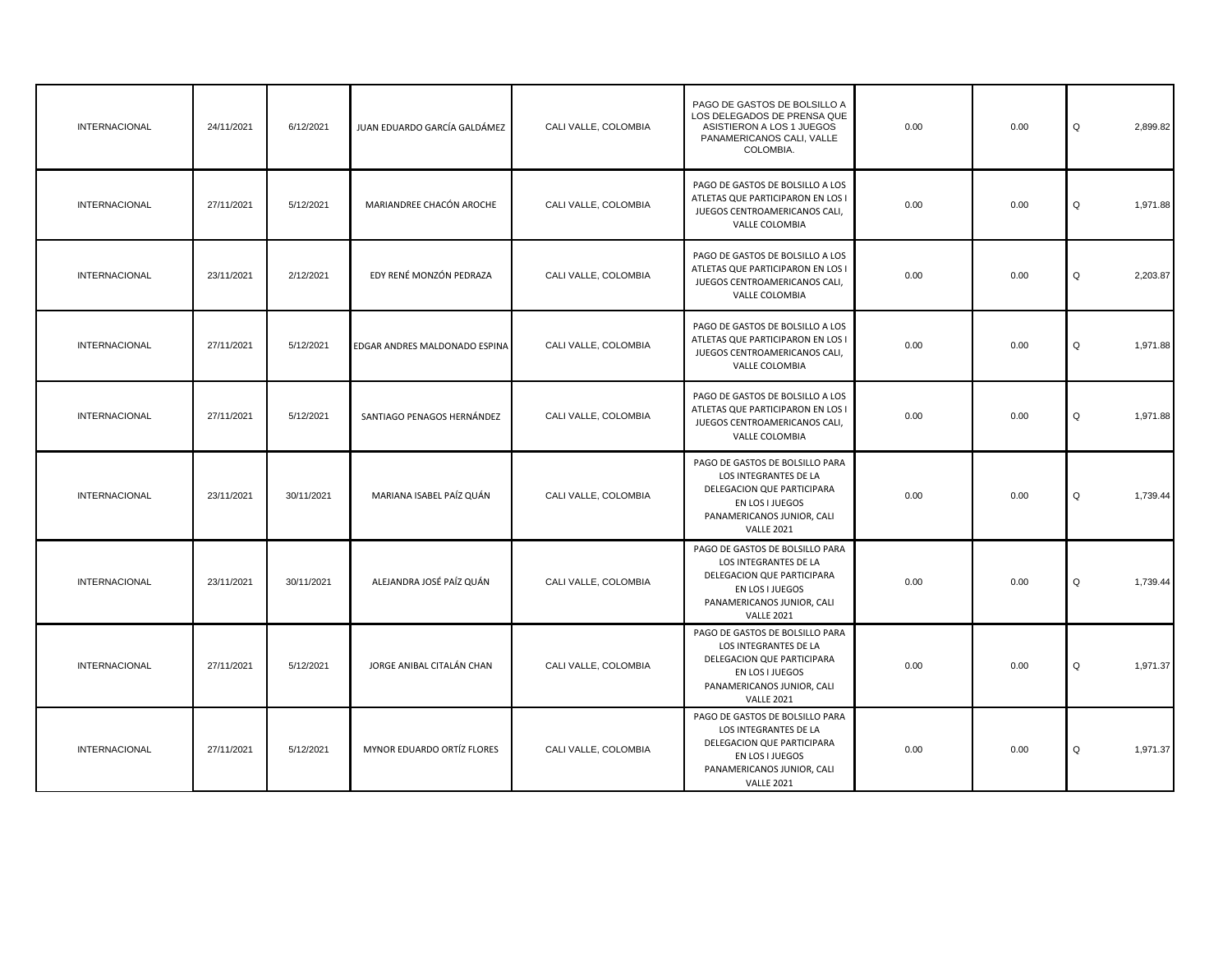| <b>INTERNACIONAL</b> | 27/11/2021 | 5/12/2021  | OSCAR MACDANIEL POP CHOC                   | CALI VALLE, COLOMBIA | PAGO DE GASTOS DE BOLSILLO PARA<br>LOS INTEGRANTES DE LA<br>DELEGACION QUE PARTICIPARA<br>EN LOS I JUEGOS<br>PANAMERICANOS JUNIOR, CALI<br><b>VALLE 2021</b> | 0.00 | 0.00 | Q<br>1,971.37 |
|----------------------|------------|------------|--------------------------------------------|----------------------|--------------------------------------------------------------------------------------------------------------------------------------------------------------|------|------|---------------|
| <b>INTERNACIONAL</b> | 27/11/2021 | 5/12/2021  | JOSÉ EDUARDO ORTÍZ FLORES                  | CALI VALLE, COLOMBIA | PAGO DE GASTOS DE BOLSILLO PARA<br>LOS INTEGRANTES DE LA<br>DELEGACION QUE PARTICIPARA<br>EN LOS I JUEGOS<br>PANAMERICANOS JUNIOR, CALI<br><b>VALLE 2021</b> | 0.00 | 0.00 | Q<br>1,971.37 |
| INTERNACIONAL        | 27/11/2021 | 5/12/2021  | MAIDY EMILENY MONGE PÉREZ                  | CALI VALLE, COLOMBIA | PAGO DE GASTOS DE BOLSILLO PARA<br>LOS INTEGRANTES DE LA<br>DELEGACION QUE PARTICIPARA<br>EN LOS I JUEGOS<br>PANAMERICANOS JUNIOR, CALI<br><b>VALLE 2021</b> | 0.00 | 0.00 | Q<br>1,971.37 |
| <b>INTERNACIONAL</b> | 27/11/2021 | 5/12/2021  | MARÍA FERNANDA PEINADO PÉREZ               | CALI VALLE, COLOMBIA | PAGO DE GASTOS DE BOLSILLO PARA<br>LOS INTEGRANTES DE LA<br>DELEGACION QUE PARTICIPARA<br>EN LOS I JUEGOS<br>PANAMERICANOS JUNIOR, CALI<br><b>VALLE 2021</b> | 0.00 | 0.00 | Q<br>1,971.37 |
| <b>INTERNACIONAL</b> | 27/11/2021 | 5/12/2021  | ANA ROSARIO ULIN SONTAY                    | CALI VALLE, COLOMBIA | PAGO DE GASTOS DE BOLSILLO PARA<br>LOS INTEGRANTES DE LA<br>DELEGACION QUE PARTICIPARA<br>EN LOS I JUEGOS<br>PANAMERICANOS JUNIOR, CALI<br><b>VALLE 2021</b> | 0.00 | 0.00 | 1,971.37<br>Q |
| <b>INTERNACIONAL</b> | 27/11/2021 | 5/12/2021  | ROSLYN CHARETYN MONTERROSO<br>LÚCAS        | CALI VALLE, COLOMBIA | PAGO DE GASTOS DE BOLSILLO PARA<br>LOS INTEGRANTES DE LA<br>DELEGACION QUE PARTICIPARA<br>EN LOS I JUEGOS<br>PANAMERICANOS JUNIOR, CALI<br><b>VALLE 2021</b> | 0.00 | 0.00 | Q<br>1,971.37 |
| <b>INTERNACIONAL</b> | 23/11/2021 | 30/11/2021 | YEISON ESLEYTER DEL CID ALVAREZ            | CALI VALLE, COLOMBIA | PAGO DE GASTOS DE BOLSILLO PARA<br>LOS INTEGRANTES DE LA<br>DELEGACION QUE PARTICIPARA<br>EN LOS I JUEGOS<br>PANAMERICANOS JUNIOR, CALI<br><b>VALLE 2021</b> | 0.00 | 0.00 | Q<br>1,739.45 |
| <b>INTERNACIONAL</b> | 23/11/2021 | 30/11/2021 | CHRISTOPHER ALEXANDER MARTÍNEZ<br>SALVADOR | CALI VALLE, COLOMBIA | PAGO DE GASTOS DE BOLSILLO PARA<br>LOS INTEGRANTES DE LA<br>DELEGACION QUE PARTICIPARA<br>EN LOS I JUEGOS<br>PANAMERICANOS JUNIOR, CALI<br><b>VALLE 2021</b> | 0.00 | 0.00 | Q<br>1,739.45 |
| <b>INTERNACIONAL</b> | 23/11/2021 | 30/11/2021 | JOSÉ MARÍA SOLÍS SÁNCHEZ                   | CALI VALLE, COLOMBIA | PAGO DE GASTOS DE BOLSILLO PARA<br>LOS INTEGRANTES DE LA<br>DELEGACION QUE PARTICIPARA<br>EN LOS I JUEGOS<br>PANAMERICANOS JUNIOR, CALI<br><b>VALLE 2021</b> | 0.00 | 0.00 | Q<br>1,739.45 |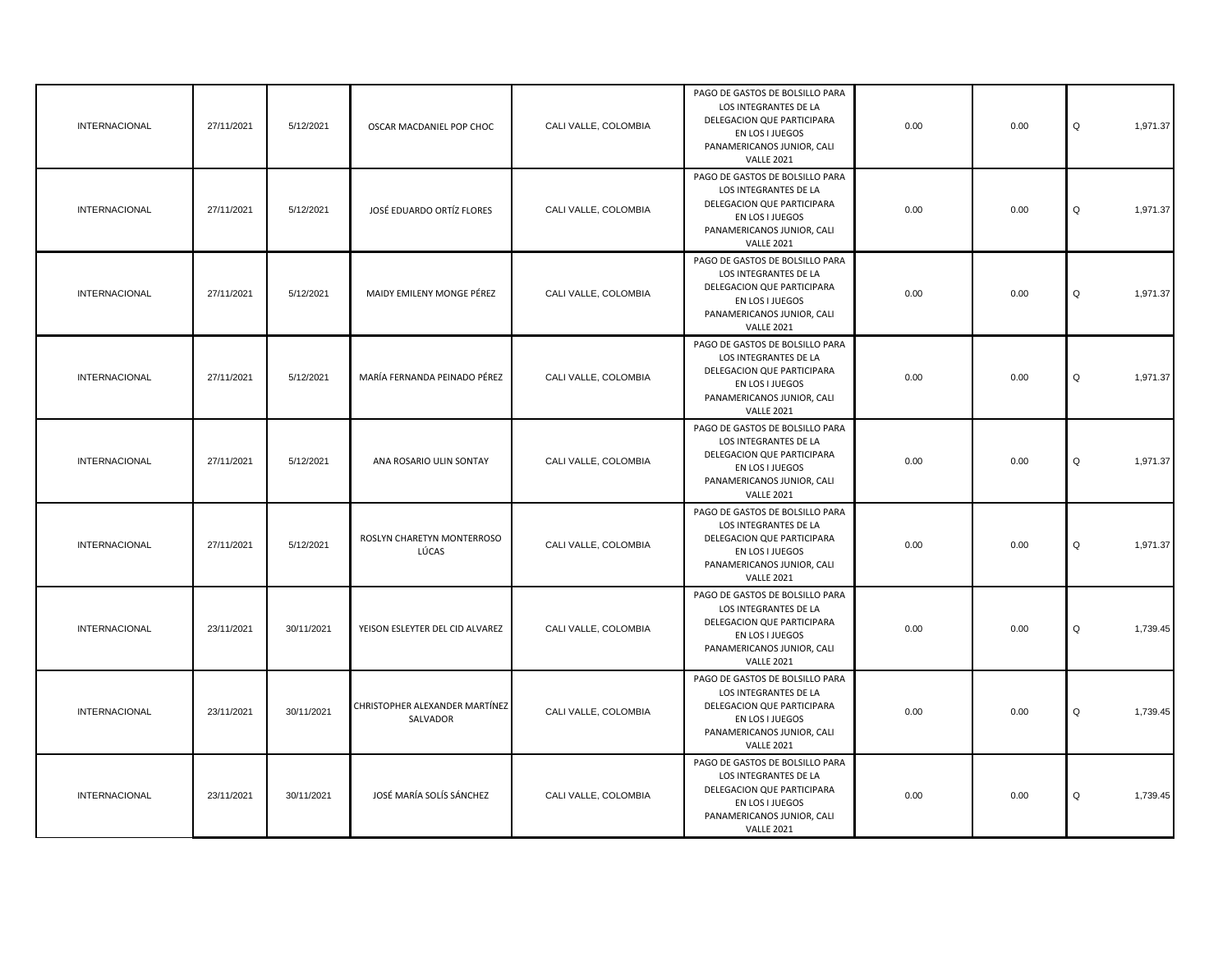| <b>INTERNACIONAL</b> | 30/11/2021 | 6/12/2021 | MARIO JOSUÉ REYES GUERRA                   | CALI VALLE, COLOMBIA | PAGO DE GASTOS DE BOLSILLO PARA<br>LOS INTEGRANTES DE LA<br>DELEGACION QUE PARTICIPARA<br>EN LOS I JUEGOS<br>PANAMERICANOS JUNIOR, CALI<br><b>VALLE 2021</b> | 0.00 | 0.00 | Q<br>1,507.52 |
|----------------------|------------|-----------|--------------------------------------------|----------------------|--------------------------------------------------------------------------------------------------------------------------------------------------------------|------|------|---------------|
| <b>INTERNACIONAL</b> | 30/11/2021 | 6/12/2021 | HELMUT ALEJANDRO ESQUIVEL<br>ALPÍREZ       | CALI VALLE, COLOMBIA | PAGO DE GASTOS DE BOLSILLO PARA<br>LOS INTEGRANTES DE LA<br>DELEGACION QUE PARTICIPARA<br>EN LOS I JUEGOS<br>PANAMERICANOS JUNIOR, CALI<br><b>VALLE 2021</b> | 0.00 | 0.00 | Q<br>1,507.52 |
| <b>INTERNACIONAL</b> | 30/11/2021 | 6/12/2021 | ALEJANDRO JOSÉ DE LEÓN GARCÍA              | CALI VALLE, COLOMBIA | PAGO DE GASTOS DE BOLSILLO PARA<br>LOS INTEGRANTES DE LA<br>DELEGACION QUE PARTICIPARA<br>EN LOS I JUEGOS<br>PANAMERICANOS JUNIOR, CALI<br><b>VALLE 2021</b> | 0.00 | 0.00 | Q<br>1,507.52 |
| <b>INTERNACIONAL</b> | 30/11/2021 | 6/12/2021 | CARLOS ROBERTO CÁRDENAS LÓPEZ              | CALI VALLE, COLOMBIA | PAGO DE GASTOS DE BOLSILLO PARA<br>LOS INTEGRANTES DE LA<br>DELEGACION QUE PARTICIPARA<br>EN LOS I JUEGOS<br>PANAMERICANOS JUNIOR, CALI<br><b>VALLE 2021</b> | 0.00 | 0.00 | Q<br>1,507.52 |
| <b>INTERNACIONAL</b> | 30/11/2021 | 6/12/2021 | EDWIN ESTUARDO ARRIOLA GALVEZ              | CALI VALLE, COLOMBIA | PAGO DE GASTOS DE BOLSILLO PARA<br>LOS INTEGRANTES DE LA<br>DELEGACION QUE PARTICIPARA<br>EN LOS I JUEGOS<br>PANAMERICANOS JUNIOR, CALI<br><b>VALLE 2021</b> | 0.00 | 0.00 | 1,507.52<br>Q |
| <b>INTERNACIONAL</b> | 25/11/2021 | 1/12/2021 | DIEGO FERNANDO AGUILAR XIL                 | CALI VALLE, COLOMBIA | PAGO DE GASTOS DE BOLSILLO PARA<br>LOS INTEGRANTES DE LA<br>DELEGACION QUE PARTICIPARA<br>EN LOS I JUEGOS<br>PANAMERICANOS JUNIOR, CALI<br><b>VALLE 2021</b> | 0.00 | 0.00 | Q<br>1,507.52 |
| <b>INTERNACIONAL</b> | 25/11/2021 | 1/12/2021 | MARVIN MARLON DANILO LEÓN<br><b>URBINA</b> | CALI VALLE, COLOMBIA | PAGO DE GASTOS DE BOLSILLO PARA<br>LOS INTEGRANTES DE LA<br>DELEGACION QUE PARTICIPARA<br>EN LOS I JUEGOS<br>PANAMERICANOS JUNIOR, CALI<br><b>VALLE 2021</b> | 0.00 | 0.00 | Q<br>1,507.52 |
| <b>INTERNACIONAL</b> | 25/11/2021 | 1/12/2021 | AMY SOFIA SÁNCHEZ ESTRADA                  | CALI VALLE, COLOMBIA | PAGO DE GASTOS DE BOLSILLO PARA<br>LOS INTEGRANTES DE LA<br>DELEGACION QUE PARTICIPARA<br>EN LOS I JUEGOS<br>PANAMERICANOS JUNIOR, CALI<br><b>VALLE 2021</b> | 0.00 | 0.00 | Q<br>1,507.52 |
| <b>INTERNACIONAL</b> | 25/11/2021 | 1/12/2021 | NATHALIE STEPHANIA LEÓN URBINA             | CALI VALLE, COLOMBIA | PAGO DE GASTOS DE BOLSILLO PARA<br>LOS INTEGRANTES DE LA<br>DELEGACION QUE PARTICIPARA<br>EN LOS I JUEGOS<br>PANAMERICANOS JUNIOR, CALI<br><b>VALLE 2021</b> | 0.00 | 0.00 | Q<br>1,507.52 |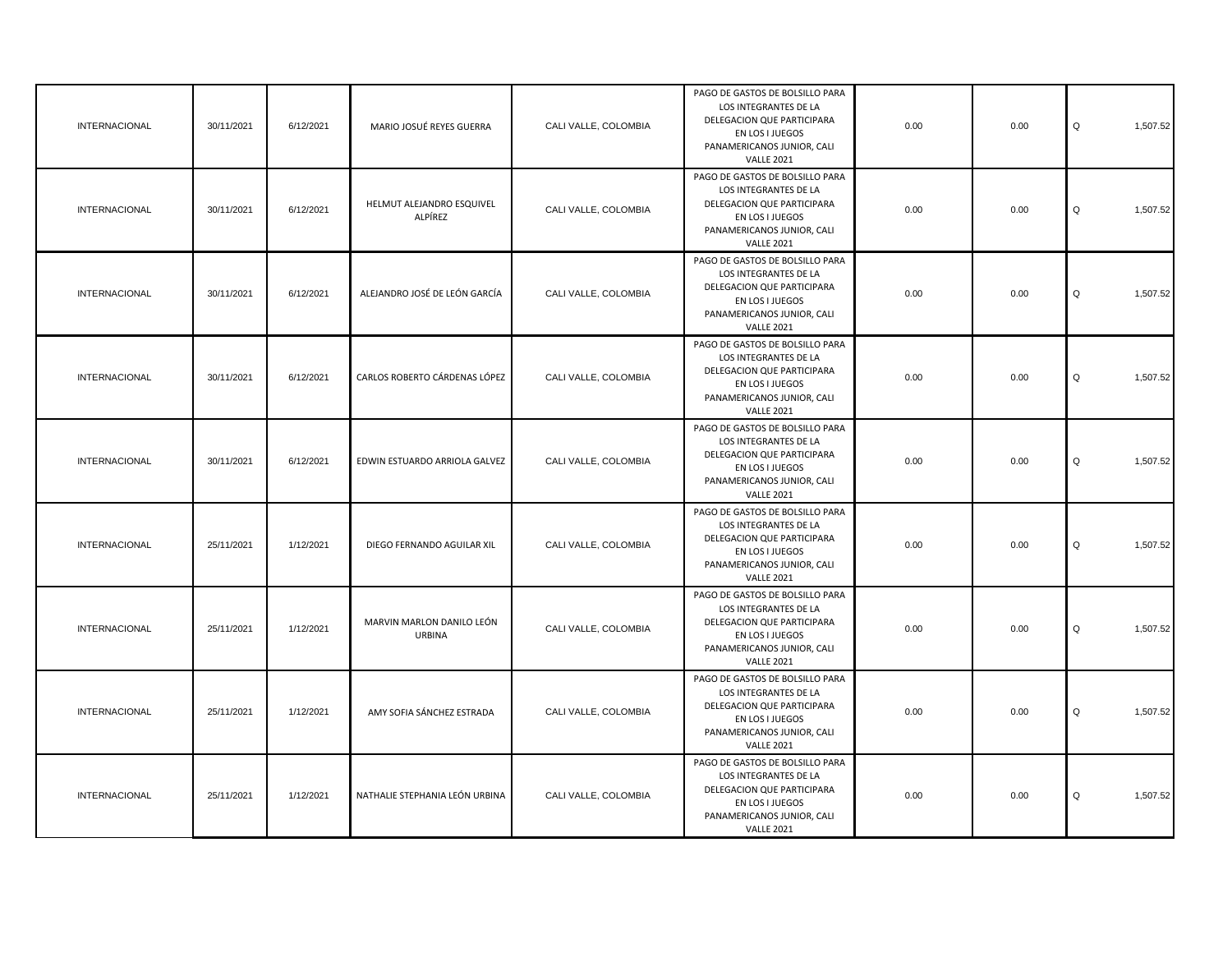| <b>INTERNACIONAL</b> | 25/11/2021 | 1/12/2021  | BRAYAN OMAR LÓPEZ PÉREZ            | CALI VALLE, COLOMBIA | PAGO DE GASTOS DE BOLSILLO PARA<br>LOS INTEGRANTES DE LA<br>DELEGACION QUE PARTICIPARA<br>EN LOS I JUEGOS<br>PANAMERICANOS JUNIOR, CALI<br><b>VALLE 2021</b> | 0.00 | 0.00 | Q<br>1,507.52 |
|----------------------|------------|------------|------------------------------------|----------------------|--------------------------------------------------------------------------------------------------------------------------------------------------------------|------|------|---------------|
| <b>INTERNACIONAL</b> | 23/11/2021 | 2/12/2021  | JOSÉ DANIEL FELIPE MIJANGOS        | CALI VALLE, COLOMBIA | PAGO DE GASTOS DE BOLSILLO PARA<br>LOS INTEGRANTES DE LA<br>DELEGACION QUE PARTICIPARA<br>EN LOS I JUEGOS<br>PANAMERICANOS JUNIOR, CALI<br><b>VALLE 2021</b> | 0.00 | 0.00 | Q<br>2,203.30 |
| <b>INTERNACIONAL</b> | 23/11/2021 | 2/12/2021  | ANTONY JOSUÉ RAMÍREZ FAJARDO       | CALI VALLE, COLOMBIA | PAGO DE GASTOS DE BOLSILLO PARA<br>LOS INTEGRANTES DE LA<br>DELEGACION QUE PARTICIPARA<br>EN LOS I JUEGOS<br>PANAMERICANOS JUNIOR, CALI<br><b>VALLE 2021</b> | 0.00 | 0.00 | Q<br>2,203.30 |
| <b>INTERNACIONAL</b> | 23/11/2021 | 2/12/2021  | WYATT DENZEL TRÚJILLO BARILLAS     | CALI VALLE, COLOMBIA | PAGO DE GASTOS DE BOLSILLO PARA<br>LOS INTEGRANTES DE LA<br>DELEGACION QUE PARTICIPARA<br>EN LOS I JUEGOS<br>PANAMERICANOS JUNIOR, CALI<br><b>VALLE 2021</b> | 0.00 | 0.00 | 2,203.30<br>Q |
| <b>INTERNACIONAL</b> | 23/11/2021 | 2/12/2021  | JULIO GONZALEZ VALLADARES          | CALI VALLE, COLOMBIA | PAGO DE GASTOS DE BOLSILLO PARA<br>LOS INTEGRANTES DE LA<br>DELEGACION QUE PARTICIPARA<br>EN LOS I JUEGOS<br>PANAMERICANOS JUNIOR, CALI<br><b>VALLE 2021</b> | 0.00 | 0.00 | Q<br>2,203.30 |
| INTERNACIONAL        | 23/11/2021 | 2/12/2021  | SARA NAHOMI ANTI GABRIEL           | CALI VALLE, COLOMBIA | PAGO DE GASTOS DE BOLSILLO PARA<br>LOS INTEGRANTES DE LA<br>DELEGACION QUE PARTICIPARA<br>EN LOS I JUEGOS<br>PANAMERICANOS JUNIOR, CALI<br><b>VALLE 2021</b> | 0.00 | 0.00 | 2,203.30<br>Q |
| INTERNACIONAL        | 22/11/2021 | 28/11/2021 | JEFFREY RUBEN GONZALEZ PERALTA     | CALI VALLE, COLOMBIA | PAGO DE GASTOS DE BOLSILLO PARA<br>LOS INTEGRANTES DE LA<br>DELEGACION QUE PARTICIPARA<br>EN LOS I JUEGOS<br>PANAMERICANOS JUNIOR, CALI<br><b>VALLE 2021</b> | 0.00 | 0.00 | Q<br>1,507.52 |
| <b>INTERNACIONAL</b> | 22/11/2021 | 28/11/2021 | ALESSANDRA MARIA PINTO PEREIRA     | CALI VALLE, COLOMBIA | PAGO DE GASTOS DE BOLSILLO PARA<br>LOS INTEGRANTES DE LA<br>DELEGACION QUE PARTICIPARA<br>EN LOS I JUEGOS<br>PANAMERICANOS JUNIOR, CALI<br><b>VALLE 2021</b> | 0.00 | 0.00 | Q<br>1,507.52 |
| <b>INTERNACIONAL</b> | 23/11/2021 | 28/11/2021 | ANDREA CAROLINA GONZÁLEZ<br>GARCÍA | CALI VALLE, COLOMBIA | PAGO DE GASTOS DE BOLSILLO PARA<br>LOS INTEGRANTES DE LA<br>DELEGACION QUE PARTICIPARA<br>EN LOS I JUEGOS<br>PANAMERICANOS JUNIOR, CALI<br><b>VALLE 2021</b> | 0.00 | 0.00 | Q<br>1,275.60 |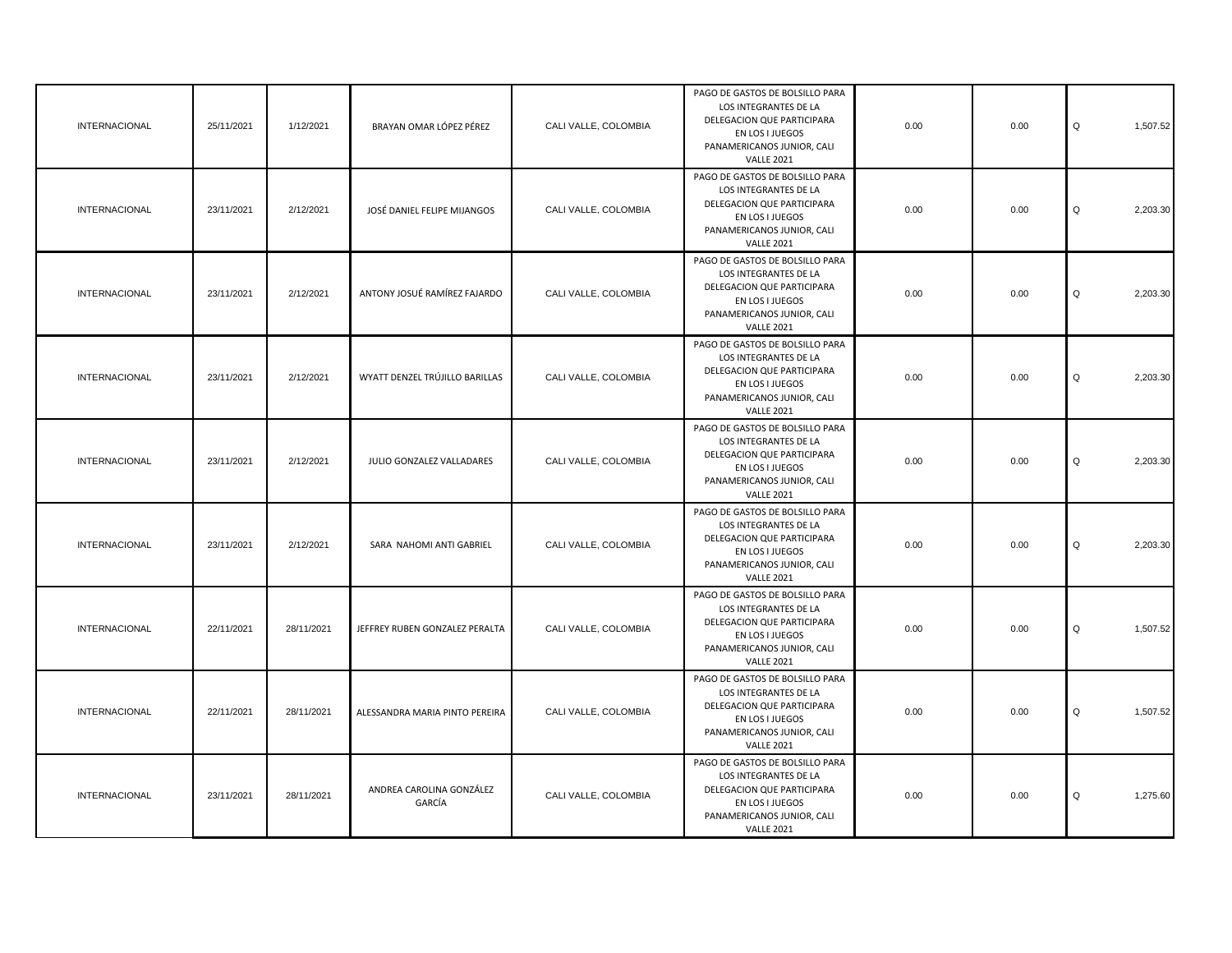| <b>INTERNACIONAL</b> | 23/11/2021 | 28/11/2021 | JOSUE SEBASTIAN LÓPEZ MARTÍNEZ | CALI VALLE, COLOMBIA | PAGO DE GASTOS DE BOLSILLO PARA<br>LOS INTEGRANTES DE LA<br>DELEGACION QUE PARTICIPARA<br>EN LOS I JUEGOS<br>PANAMERICANOS JUNIOR, CALI<br><b>VALLE 2021</b> | 0.00 | 0.00 | 1,275.60<br>Q |
|----------------------|------------|------------|--------------------------------|----------------------|--------------------------------------------------------------------------------------------------------------------------------------------------------------|------|------|---------------|
| <b>INTERNACIONAL</b> | 23/11/2021 | 28/11/2021 | MATEO QUINCHANEGUA MUÑOZ       | CALI VALLE, COLOMBIA | PAGO DE GASTOS DE BOLSILLO PARA<br>LOS INTEGRANTES DE LA<br>DELEGACION QUE PARTICIPARA<br>EN LOS I JUEGOS<br>PANAMERICANOS JUNIOR, CALI<br><b>VALLE 2021</b> | 0.00 | 0.00 | Q<br>1,275.60 |
| <b>INTERNACIONAL</b> | 28/11/2021 | 4/12/2021  | SERGIO GEOVANI CHUMIL GONZALEZ | CALI VALLE, COLOMBIA | PAGO DE GASTOS DE BOLSILLO PARA<br>LOS INTEGRANTES DE LA<br>DELEGACION QUE PARTICIPARA<br>EN LOS I JUEGOS<br>PANAMERICANOS JUNIOR, CALI<br><b>VALLE 2021</b> | 0.00 | 0.00 | Q<br>1,507.52 |
| <b>INTERNACIONAL</b> | 28/11/2021 | 4/12/2021  | HENRY ALBERTO SAM POZ          | CALI VALLE, COLOMBIA | PAGO DE GASTOS DE BOLSILLO PARA<br>LOS INTEGRANTES DE LA<br>DELEGACION QUE PARTICIPARA<br>EN LOS I JUEGOS<br>PANAMERICANOS JUNIOR, CALI<br><b>VALLE 2021</b> | 0.00 | 0.00 | Q<br>1,507.52 |
| <b>INTERNACIONAL</b> | 28/11/2021 | 4/12/2021  | EDWIN SAM POZ                  | CALI VALLE, COLOMBIA | PAGO DE GASTOS DE BOLSILLO PARA<br>LOS INTEGRANTES DE LA<br>DELEGACION QUE PARTICIPARA<br>EN LOS I JUEGOS<br>PANAMERICANOS JUNIOR, CALI<br><b>VALLE 2021</b> | 0.00 | 0.00 | 1,507.52<br>Q |
| <b>INTERNACIONAL</b> | 24/11/2021 | 28/11/2021 | JULIO AMILCAR ISPACHE RODAS    | CALI VALLE, COLOMBIA | PAGO DE GASTOS DE BOLSILLO PARA<br>LOS INTEGRANTES DE LA<br>DELEGACION QUE PARTICIPARA<br>EN LOS I JUEGOS<br>PANAMERICANOS JUNIOR, CALI<br><b>VALLE 2021</b> | 0.00 | 0.00 | 1,043.67<br>Q |
| INTERNACIONAL        | 23/11/2021 | 30/11/2021 | LEOPOLDO MANUEL RODAS FAJARDO  | CALI VALLE, COLOMBIA | PAGO DE GASTOS DE BOLSILLO PARA<br>LOS INTEGRANTES DE LA<br>DELEGACION QUE PARTICIPARA<br>EN LOS I JUEGOS<br>PANAMERICANOS JUNIOR, CALI<br><b>VALLE 2021</b> | 0.00 | 0.00 | 1,739.45<br>Q |
| <b>INTERNACIONAL</b> | 23/11/2021 | 30/11/2021 | ALEJANDRO PADILLA MIRANDA      | CALI VALLE, COLOMBIA | PAGO DE GASTOS DE BOLSILLO PARA<br>LOS INTEGRANTES DE LA<br>DELEGACION QUE PARTICIPARA<br>EN LOS I JUEGOS<br>PANAMERICANOS JUNIOR, CALI<br><b>VALLE 2021</b> | 0.00 | 0.00 | 1,739.45<br>Q |
| <b>INTERNACIONAL</b> | 23/11/2021 | 4/12/2021  | OMAR OSWALDO OCHOA CALDERÓN    | CALI VALLE, COLOMBIA | PAGO DE GASTOS DE BOLSILLO PARA<br>LOS INTEGRANTES DE LA<br>DELEGACION QUE PARTICIPARA<br>EN LOS I JUEGOS<br>PANAMERICANOS JUNIOR, CALI<br><b>VALLE 2021</b> | 0.00 | 0.00 | Q<br>2,667.15 |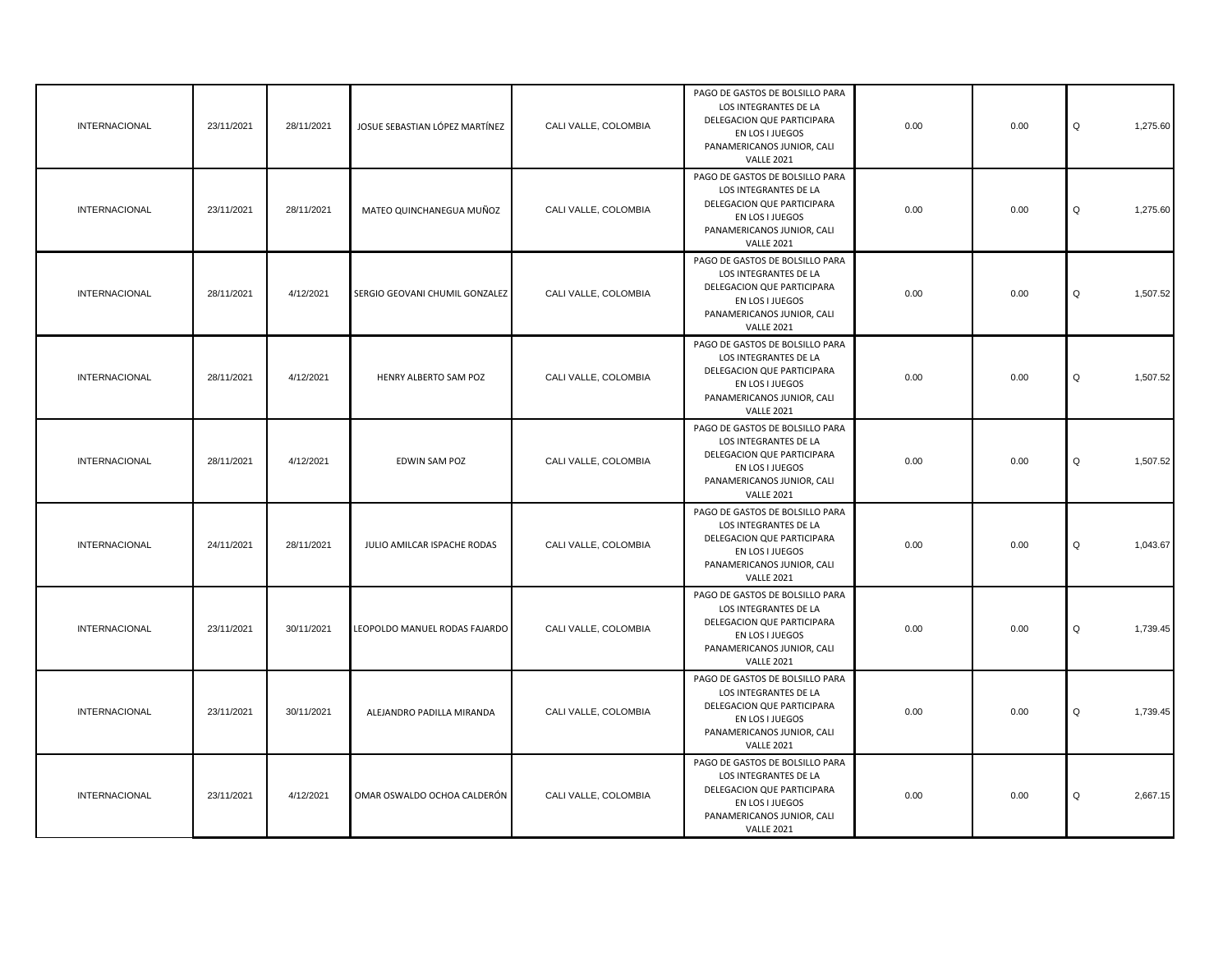| <b>INTERNACIONAL</b> | 23/11/2021 | 4/12/2021  | CONRADO ELÍAS MARROQUÍN RAMOS               | CALI VALLE, COLOMBIA | PAGO DE GASTOS DE BOLSILLO PARA<br>LOS INTEGRANTES DE LA<br>DELEGACION QUE PARTICIPARA<br>EN LOS I JUEGOS<br>PANAMERICANOS JUNIOR, CALI<br><b>VALLE 2021</b> | 0.00 | 0.00 | Q<br>2,667.15 |
|----------------------|------------|------------|---------------------------------------------|----------------------|--------------------------------------------------------------------------------------------------------------------------------------------------------------|------|------|---------------|
| <b>INTERNACIONAL</b> | 30/11/2021 | 6/12/2021  | KAREN NATALIA RODRÍGUEZ<br><b>CIFUENTES</b> | CALI VALLE, COLOMBIA | PAGO DE GASTOS DE BOLSILLO PARA<br>LOS INTEGRANTES DE LA<br>DELEGACION QUE PARTICIPARA<br>EN LOS I JUEGOS<br>PANAMERICANOS JUNIOR, CALI<br><b>VALLE 2021</b> | 0.00 | 0.00 | Q<br>1,507.52 |
| <b>INTERNACIONAL</b> | 30/11/2021 | 6/12/2021  | KENYA LUISA FERNANDA SAUCEDO DE<br>LA CRUZ  | CALI VALLE, COLOMBIA | PAGO DE GASTOS DE BOLSILLO PARA<br>LOS INTEGRANTES DE LA<br>DELEGACION QUE PARTICIPARA<br>EN LOS I JUEGOS<br>PANAMERICANOS JUNIOR, CALI<br><b>VALLE 2021</b> | 0.00 | 0.00 | 1,507.52<br>Q |
| <b>INTERNACIONAL</b> | 30/11/2021 | 6/12/2021  | AURORA ELOISA BARRERA CORDÓN                | CALI VALLE, COLOMBIA | PAGO DE GASTOS DE BOLSILLO PARA<br>LOS INTEGRANTES DE LA<br>DELEGACION QUE PARTICIPARA<br>EN LOS I JUEGOS<br>PANAMERICANOS JUNIOR, CALI<br><b>VALLE 2021</b> | 0.00 | 0.00 | 1,507.52<br>Q |
| <b>INTERNACIONAL</b> | 30/11/2021 | 6/12/2021  | DANIFER RICHARD BENAVENTE<br>QUIROA         | CALI VALLE, COLOMBIA | PAGO DE GASTOS DE BOLSILLO PARA<br>LOS INTEGRANTES DE LA<br>DELEGACION QUE PARTICIPARA<br>EN LOS I JUEGOS<br>PANAMERICANOS JUNIOR, CALI<br><b>VALLE 2021</b> | 0.00 | 0.00 | 1,507.52<br>Q |
| <b>INTERNACIONAL</b> | 30/11/2021 | 6/12/2021  | DERECK ANTHONY QUIÑONEZ LÓPEZ               | CALI VALLE, COLOMBIA | PAGO DE GASTOS DE BOLSILLO PARA<br>LOS INTEGRANTES DE LA<br>DELEGACION QUE PARTICIPARA<br>EN LOS I JUEGOS<br>PANAMERICANOS JUNIOR, CALI<br><b>VALLE 2021</b> | 0.00 | 0.00 | 1,507.52<br>Q |
| <b>INTERNACIONAL</b> | 30/11/2021 | 6/12/2021  | ESVIN CECILIO GÓMEZ FLORES                  | CALI VALLE, COLOMBIA | PAGO DE GASTOS DE BOLSILLO PARA<br>LOS INTEGRANTES DE LA<br>DELEGACION QUE PARTICIPARA<br>EN LOS I JUEGOS<br>PANAMERICANOS JUNIOR, CALI<br><b>VALLE 2021</b> | 0.00 | 0.00 | Q<br>1,507.52 |
| <b>INTERNACIONAL</b> | 30/11/2021 | 6/12/2021  | EDGAR LEONEL ROMERO MORALES                 | CALI VALLE, COLOMBIA | PAGO DE GASTOS DE BOLSILLO PARA<br>LOS INTEGRANTES DE LA<br>DELEGACION QUE PARTICIPARA<br>EN LOS I JUEGOS<br>PANAMERICANOS JUNIOR, CALI<br><b>VALLE 2021</b> | 0.00 | 0.00 | Q<br>1,507.52 |
| <b>INTERNACIONAL</b> | 21/11/2021 | 30/11/2021 | GABRIEL ESTUARDO PANIAGUA<br>MUÑOZ          | CALI VALLE, COLOMBIA | PAGO DE GASTOS DE BOLSILLO PARA<br>LOS INTEGRANTES DE LA<br>DELEGACION QUE PARTICIPARA<br>EN LOS I JUEGOS<br>PANAMERICANOS JUNIOR, CALI<br><b>VALLE 2021</b> | 0.00 | 0.00 | Q<br>2,203.30 |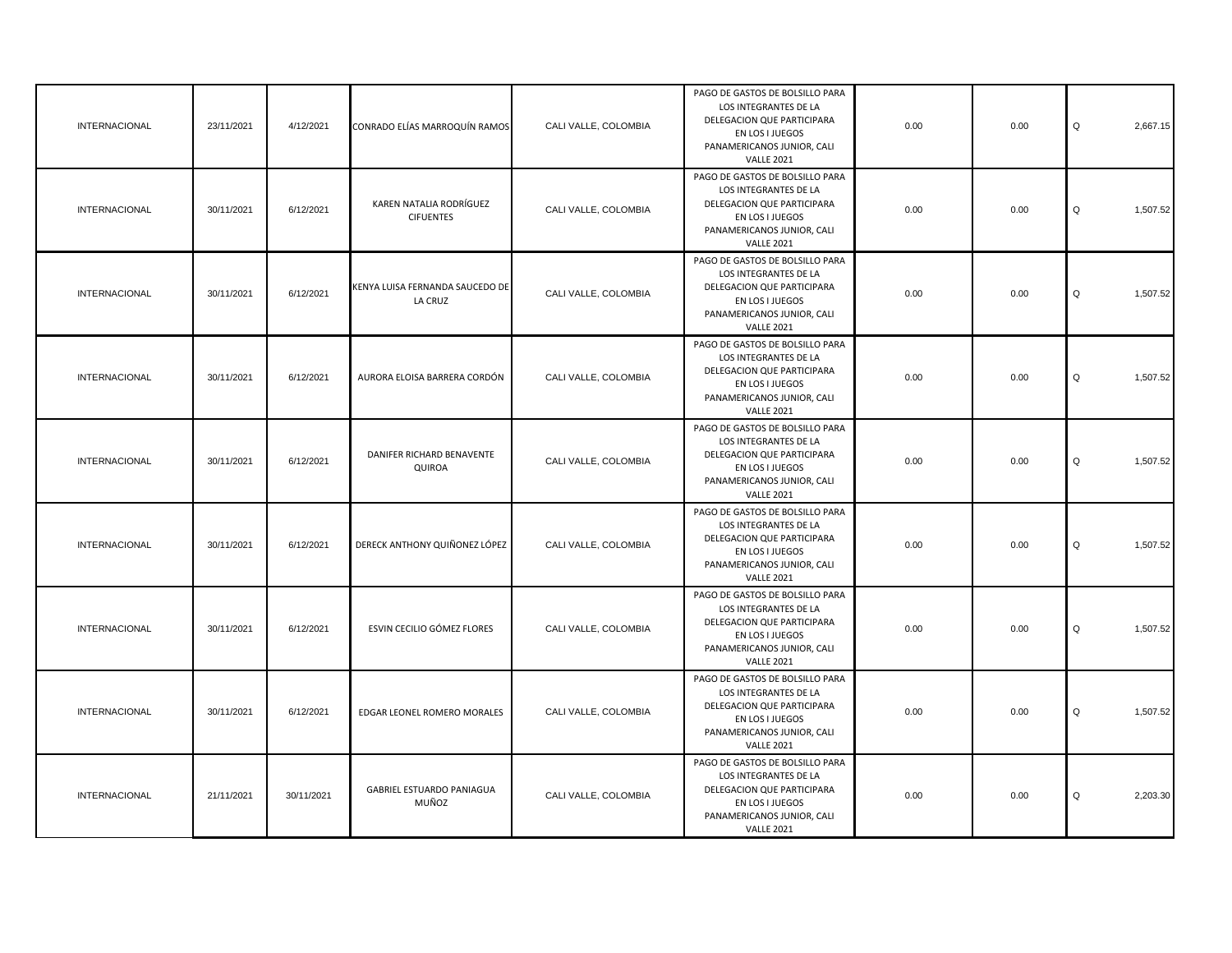| <b>INTERNACIONAL</b> | 21/11/2021 | 30/11/2021 | CHRISTIAN ANDRÉS PAZ MONTIEL          | CALI VALLE, COLOMBIA | PAGO DE GASTOS DE BOLSILLO PARA<br>LOS INTEGRANTES DE LA<br>DELEGACION QUE PARTICIPARA<br>EN LOS I JUEGOS<br>PANAMERICANOS JUNIOR, CALI<br><b>VALLE 2021</b> | 0.00 | 0.00 | Q<br>2,203.30 |
|----------------------|------------|------------|---------------------------------------|----------------------|--------------------------------------------------------------------------------------------------------------------------------------------------------------|------|------|---------------|
| <b>INTERNACIONAL</b> | 21/11/2021 | 30/11/2021 | RODDMAN WALDEMAR MURGA<br>CHOPÉN      | CALI VALLE, COLOMBIA | PAGO DE GASTOS DE BOLSILLO PARA<br>LOS INTEGRANTES DE LA<br>DELEGACION QUE PARTICIPARA<br>EN LOS I JUEGOS<br>PANAMERICANOS JUNIOR, CALI<br><b>VALLE 2021</b> | 0.00 | 0.00 | Q<br>2,203.30 |
| <b>INTERNACIONAL</b> | 30/11/2021 | 6/12/2021  | <b>ISABELLA BARREDA TITUS</b>         | CALI VALLE, COLOMBIA | PAGO DE GASTOS DE BOLSILLO PARA<br>LOS INTEGRANTES DE LA<br>DELEGACION QUE PARTICIPARA<br>EN LOS I JUEGOS<br>PANAMERICANOS JUNIOR, CALI<br><b>VALLE 2021</b> | 0.00 | 0.00 | Q<br>1,507.52 |
| INTERNACIONAL        | 30/11/2021 | 6/12/2021  | MARÍA DANIELLA GONZÁLEZ<br>MALDONADO  | CALI VALLE, COLOMBIA | PAGO DE GASTOS DE BOLSILLO PARA<br>LOS INTEGRANTES DE LA<br>DELEGACION QUE PARTICIPARA<br>EN LOS I JUEGOS<br>PANAMERICANOS JUNIOR, CALI<br><b>VALLE 2021</b> | 0.00 | 0.00 | Q<br>1,507.52 |
| INTERNACIONAL        | 30/11/2021 | 6/12/2021  | MARÍA MERCEDES VILLATORO VALLE        | CALI VALLE, COLOMBIA | PAGO DE GASTOS DE BOLSILLO PARA<br>LOS INTEGRANTES DE LA<br>DELEGACION QUE PARTICIPARA<br>EN LOS I JUEGOS<br>PANAMERICANOS JUNIOR, CALI<br><b>VALLE 2021</b> | 0.00 | 0.00 | Q<br>1,507.52 |
| <b>INTERNACIONAL</b> | 30/11/2021 | 6/12/2021  | SOFÍA YAMILETH CALÍ MÉNDEZ            | CALI VALLE, COLOMBIA | PAGO DE GASTOS DE BOLSILLO PARA<br>LOS INTEGRANTES DE LA<br>DELEGACION QUE PARTICIPARA<br>EN LOS I JUEGOS<br>PANAMERICANOS JUNIOR, CALI<br><b>VALLE 2021</b> | 0.00 | 0.00 | Q<br>1,507.52 |
| INTERNACIONAL        | 30/11/2021 | 6/12/2021  | YULIANA SAMARA RIOS CAMEROS           | CALI VALLE, COLOMBIA | PAGO DE GASTOS DE BOLSILLO PARA<br>LOS INTEGRANTES DE LA<br>DELEGACION QUE PARTICIPARA<br>EN LOS I JUEGOS<br>PANAMERICANOS JUNIOR, CALI<br><b>VALLE 2021</b> | 0.00 | 0.00 | Q<br>1,507.52 |
| INTERNACIONAL        | 30/11/2021 | 6/12/2021  | FRANCEL SOPHIA DE LEÓN<br>CASTELLANOS | CALI VALLE, COLOMBIA | PAGO DE GASTOS DE BOLSILLO PARA<br>LOS INTEGRANTES DE LA<br>DELEGACION QUE PARTICIPARA<br>EN LOS I JUEGOS<br>PANAMERICANOS JUNIOR, CALI<br><b>VALLE 2021</b> | 0.00 | 0.00 | Q<br>1,507.52 |
| INTERNACIONAL        | 30/11/2021 | 6/12/2021  | YISEL PORTO CAMPOS                    | CALI VALLE, COLOMBIA | PAGO DE GASTOS DE BOLSILLO PARA<br>LOS INTEGRANTES DE LA<br>DELEGACION QUE PARTICIPARA<br>EN LOS I JUEGOS<br>PANAMERICANOS JUNIOR, CALI<br><b>VALLE 2021</b> | 0.00 | 0.00 | Q<br>1,507.52 |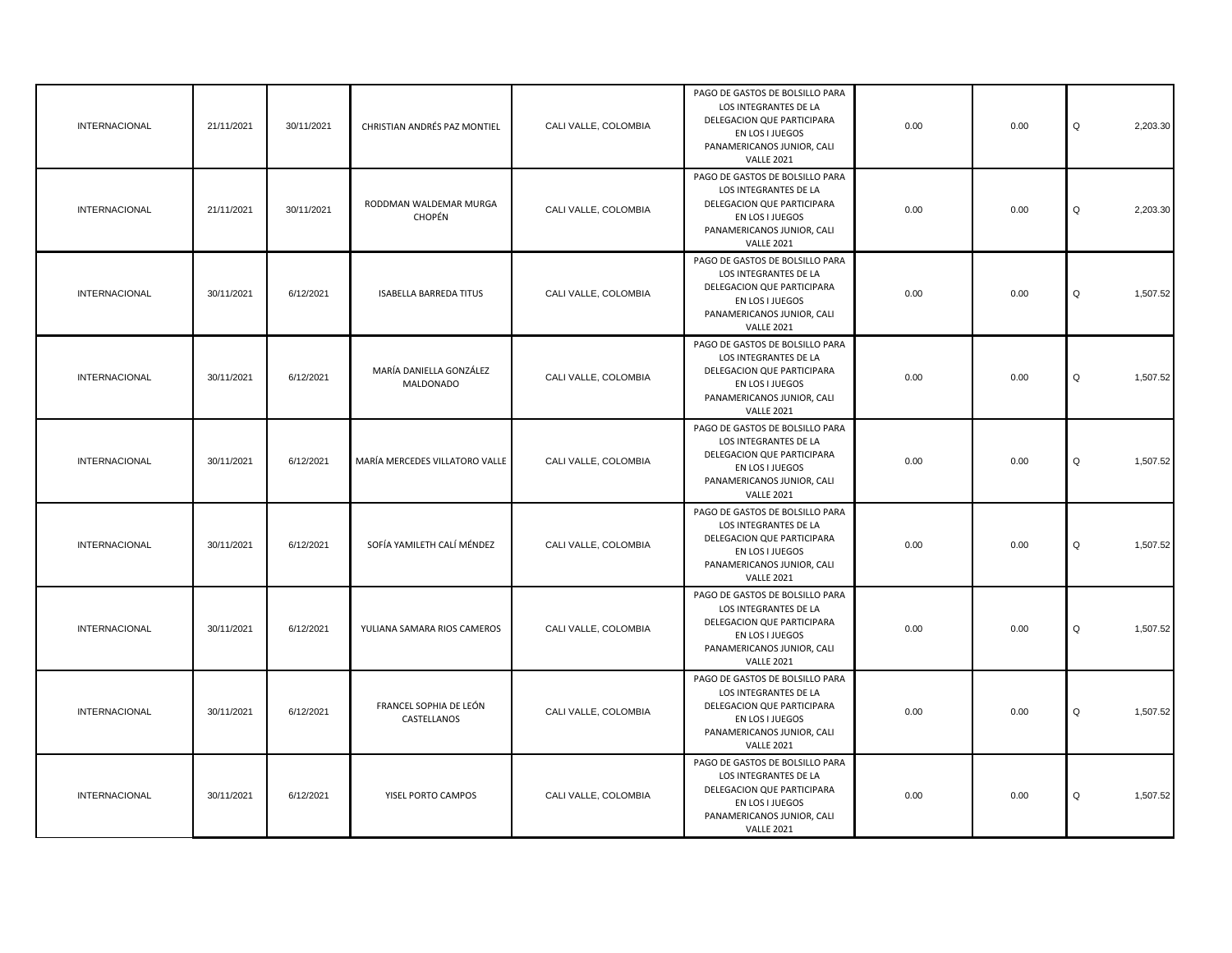| <b>INTERNACIONAL</b> | 30/11/2021 | 6/12/2021  | MARIA JOSÉ MARROQUÍN LÓPEZ    | CALI VALLE, COLOMBIA | PAGO DE GASTOS DE BOLSILLO PARA<br>LOS INTEGRANTES DE LA<br>DELEGACION QUE PARTICIPARA<br>EN LOS I JUEGOS<br>PANAMERICANOS JUNIOR, CALI<br><b>VALLE 2021</b> | 0.00 | 0.00 | Q<br>1,507.52 |
|----------------------|------------|------------|-------------------------------|----------------------|--------------------------------------------------------------------------------------------------------------------------------------------------------------|------|------|---------------|
| <b>INTERNACIONAL</b> | 23/11/2021 | 29/11/2021 | SHEILY NAHOMI LÓPEZ DEL CID   | CALI VALLE, COLOMBIA | PAGO DE GASTOS DE BOLSILLO PARA<br>LOS INTEGRANTES DE LA<br>DELEGACION QUE PARTICIPARA<br>EN LOS I JUEGOS<br>PANAMERICANOS JUNIOR, CALI<br><b>VALLE 2021</b> | 0.00 | 0.00 | Q<br>1,507.52 |
| <b>INTERNACIONAL</b> | 23/11/2021 | 29/11/2021 | EDGAR CORNELIO CHUB BOL       | CALI VALLE, COLOMBIA | PAGO DE GASTOS DE BOLSILLO PARA<br>LOS INTEGRANTES DE LA<br>DELEGACION QUE PARTICIPARA<br>EN LOS I JUEGOS<br>PANAMERICANOS JUNIOR, CALI<br><b>VALLE 2021</b> | 0.00 | 0.00 | Q<br>1,507.52 |
| <b>INTERNACIONAL</b> | 30/11/2021 | 6/12/2021  | MARIA RENEE WONG ALVAREZ      | CALI VALLE, COLOMBIA | PAGO DE GASTOS DE BOLSILLO PARA<br>LOS INTEGRANTES DE LA<br>DELEGACION QUE PARTICIPARA<br>EN LOS I JUEGOS<br>PANAMERICANOS JUNIOR, CALI<br><b>VALLE 2021</b> | 0.00 | 0.00 | Q<br>1,507.52 |
| <b>INTERNACIONAL</b> | 30/11/2021 | 6/12/2021  | CARLOS JOSÉ CHACÓN MAZARIEGOS | CALI VALLE, COLOMBIA | PAGO DE GASTOS DE BOLSILLO PARA<br>LOS INTEGRANTES DE LA<br>DELEGACION QUE PARTICIPARA<br>EN LOS I JUEGOS<br>PANAMERICANOS JUNIOR, CALI<br><b>VALLE 2021</b> | 0.00 | 0.00 | Q<br>1,507.52 |
| <b>INTERNACIONAL</b> | 30/11/2021 | 6/12/2021  | JUAN ANTONIO DRAGO LARA       | CALI VALLE, COLOMBIA | PAGO DE GASTOS DE BOLSILLO PARA<br>LOS INTEGRANTES DE LA<br>DELEGACION QUE PARTICIPARA<br>EN LOS I JUEGOS<br>PANAMERICANOS JUNIOR, CALI<br><b>VALLE 2021</b> | 0.00 | 0.00 | Q<br>1,507.52 |
| <b>INTERNACIONAL</b> | 23/11/2021 | 30/11/2021 | JOSÉ OTTONIEL HERNÁNDEZ LÓPEZ | CALI VALLE, COLOMBIA | PAGO DE GASTOS DE BOLSILLO PARA<br>LOS INTEGRANTES DE LA<br>DELEGACION QUE PARTICIPARA<br>EN LOS I JUEGOS<br>PANAMERICANOS JUNIOR, CALI<br><b>VALLE 2021</b> | 0.00 | 0.00 | Q<br>1,739.44 |
| <b>INTERNACIONAL</b> | 23/11/2021 | 30/11/2021 | WILFREDO CAMEY RODRIGUEZ      | CALI VALLE, COLOMBIA | PAGO DE GASTOS DE BOLSILLO PARA<br>LOS INTEGRANTES DE LA<br>DELEGACION QUE PARTICIPARA<br>EN LOS I JUEGOS<br>PANAMERICANOS JUNIOR, CALI<br><b>VALLE 2021</b> | 0.00 | 0.00 | Q<br>1,739.44 |
| INTERNACIONAL        | 23/11/2021 | 30/11/2021 | JOSÉ AROLDO KEJ AX POP        | CALI VALLE, COLOMBIA | PAGO DE GASTOS DE BOLSILLO PARA<br>LOS INTEGRANTES DE LA<br>DELEGACION QUE PARTICIPARA<br>EN LOS I JUEGOS<br>PANAMERICANOS JUNIOR, CALI<br><b>VALLE 2021</b> | 0.00 | 0.00 | Q<br>1,739.44 |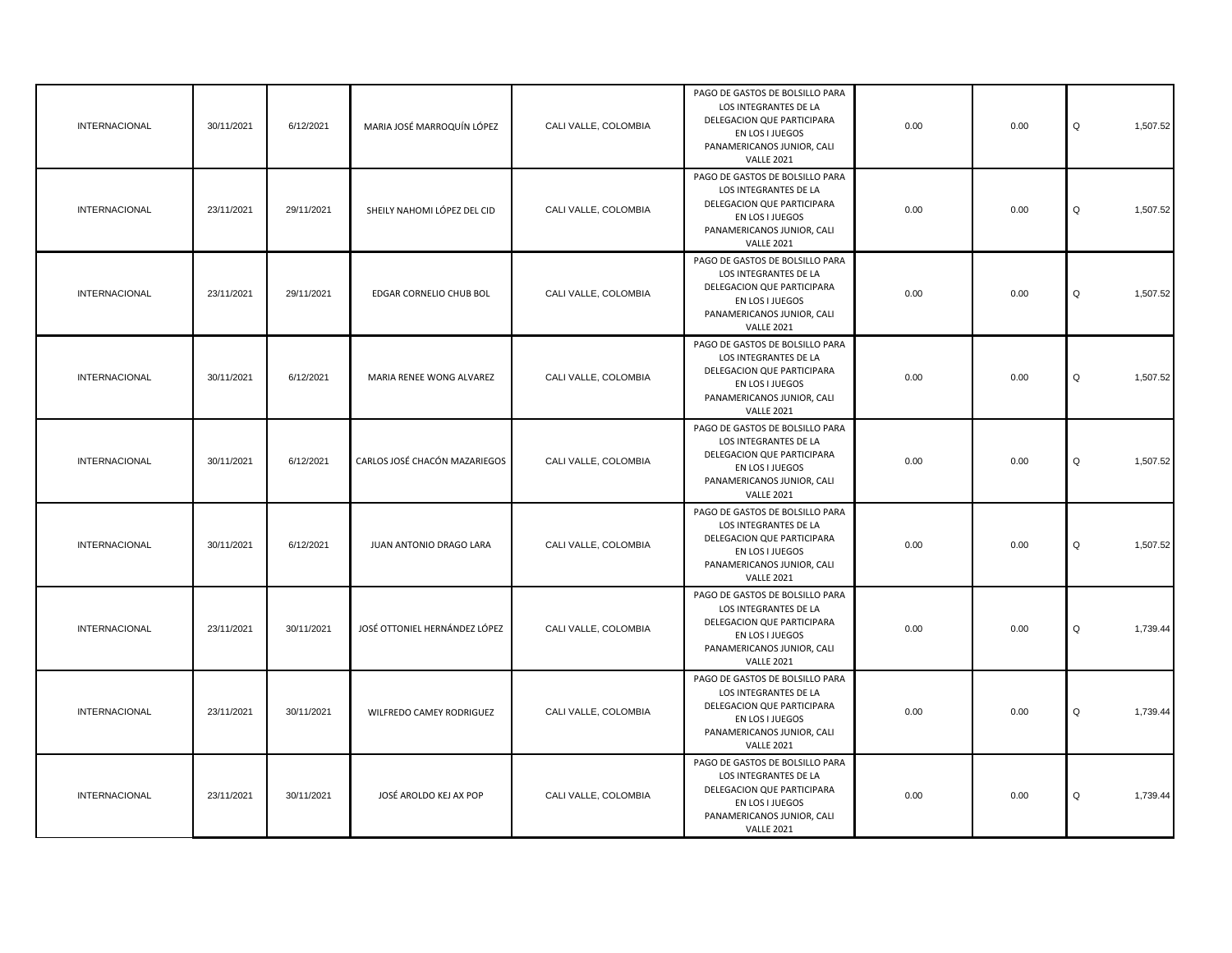| <b>INTERNACIONAL</b> | 23/11/2021 | 30/11/2021 | TAMARA SAMANTA VELÁSQUEZ TZUL            | CALI VALLE, COLOMBIA | PAGO DE GASTOS DE BOLSILLO PARA<br>LOS INTEGRANTES DE LA<br>DELEGACION QUE PARTICIPARA<br>EN LOS I JUEGOS<br>PANAMERICANOS JUNIOR, CALI<br><b>VALLE 2021</b> | 0.00 | 0.00 | Q<br>1,739.45 |
|----------------------|------------|------------|------------------------------------------|----------------------|--------------------------------------------------------------------------------------------------------------------------------------------------------------|------|------|---------------|
| INTERNACIONAL        | 23/11/2021 | 30/11/2021 | WENDY SOTO TUM                           | CALI VALLE, COLOMBIA | PAGO DE GASTOS DE BOLSILLO PARA<br>LOS INTEGRANTES DE LA<br>DELEGACION QUE PARTICIPARA<br>EN LOS I JUEGOS<br>PANAMERICANOS JUNIOR, CALI<br><b>VALLE 2021</b> | 0.00 | 0.00 | Q<br>1,739.45 |
| <b>INTERNACIONAL</b> | 23/11/2021 | 30/11/2021 | MAHLI MERARI RAMOS RAMIREZ               | CALI VALLE, COLOMBIA | PAGO DE GASTOS DE BOLSILLO PARA<br>LOS INTEGRANTES DE LA<br>DELEGACION QUE PARTICIPARA<br>EN LOS I JUEGOS<br>PANAMERICANOS JUNIOR, CALI<br><b>VALLE 2021</b> | 0.00 | 0.00 | Q<br>1,739.45 |
| <b>INTERNACIONAL</b> | 23/11/2021 | 30/11/2021 | FELIX MIGUEL AGUERO RODRÍGUEZ            | CALI VALLE, COLOMBIA | PAGO DE GASTOS DE BOLSILLO PARA<br>LOS INTEGRANTES DE LA<br>DELEGACION QUE PARTICIPARA<br>EN LOS I JUEGOS<br>PANAMERICANOS JUNIOR, CALI<br><b>VALLE 2021</b> | 0.00 | 0.00 | Q<br>1,739.45 |
| <b>INTERNACIONAL</b> | 23/11/2021 | 30/11/2021 | ESDRAS MIDENCI AJQUIY ISHPANCÓ           | CALI VALLE, COLOMBIA | PAGO DE GASTOS DE BOLSILLO PARA<br>LOS INTEGRANTES DE LA<br>DELEGACION QUE PARTICIPARA<br>EN LOS I JUEGOS<br>PANAMERICANOS JUNIOR, CALI<br><b>VALLE 2021</b> | 0.00 | 0.00 | Q<br>1,739.45 |
| <b>INTERNACIONAL</b> | 28/11/2021 | 5/12/2021  | CÉSAR ANDRÉS UBICO ESTRADA               | CALI VALLE, COLOMBIA | PAGO DE GASTOS DE BOLSILLO PARA<br>LOS INTEGRANTES DE LA<br>DELEGACION QUE PARTICIPARA<br>EN LOS I JUEGOS<br>PANAMERICANOS JUNIOR, CALI<br><b>VALLE 2021</b> | 0.00 | 0.00 | Q<br>1,739.45 |
| <b>INTERNACIONAL</b> | 28/11/2021 | 5/12/2021  | JONNATHAN ALEJANDRO PÉREZ<br>CASTELLANOS | CALI VALLE, COLOMBIA | PAGO DE GASTOS DE BOLSILLO PARA<br>LOS INTEGRANTES DE LA<br>DELEGACION QUE PARTICIPARA<br>EN LOS I JUEGOS<br>PANAMERICANOS JUNIOR, CALI<br><b>VALLE 2021</b> | 0.00 | 0.00 | Q<br>1,739.45 |
| <b>INTERNACIONAL</b> | 28/11/2021 | 5/12/2021  | CARLOS VALERIO FUENTES PERALTA           | CALI VALLE, COLOMBIA | PAGO DE GASTOS DE BOLSILLO PARA<br>LOS INTEGRANTES DE LA<br>DELEGACION QUE PARTICIPARA<br>EN LOS I JUEGOS<br>PANAMERICANOS JUNIOR, CALI<br><b>VALLE 2021</b> | 0.00 | 0.00 | Q<br>1,739.45 |
| <b>INTERNACIONAL</b> | 28/11/2021 | 5/12/2021  | SAUL ELIAS ALDAMA VASQUEZ                | CALI VALLE, COLOMBIA | PAGO DE GASTOS DE BOLSILLO PARA<br>LOS INTEGRANTES DE LA<br>DELEGACION QUE PARTICIPARA<br>EN LOS I JUEGOS<br>PANAMERICANOS JUNIOR, CALI<br><b>VALLE 2021</b> | 0.00 | 0.00 | Q<br>1,739.45 |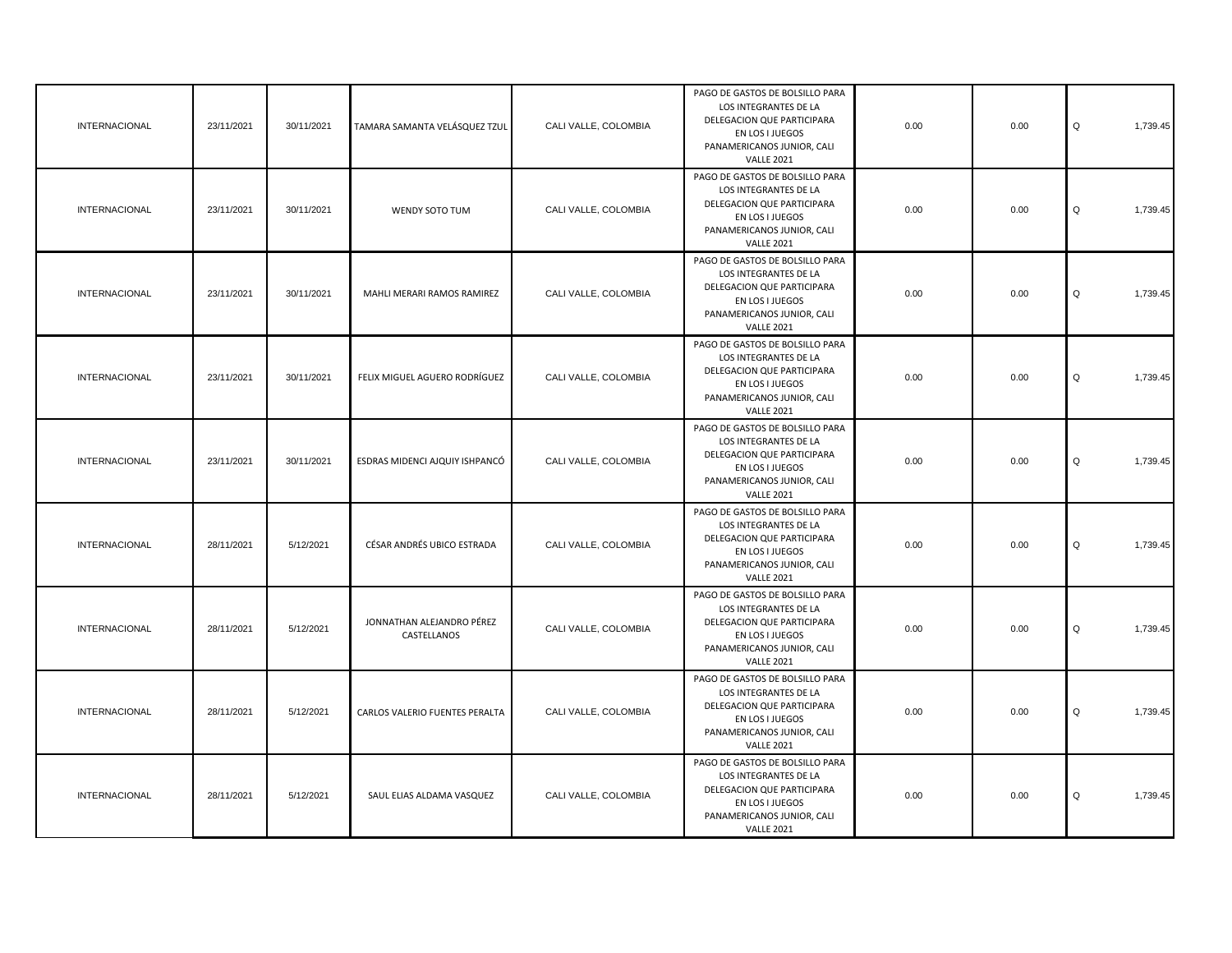| <b>INTERNACIONAL</b> | 23/11/2021 | 1/12/2021 | MIGUEL ANDRÉ TURCIOS BACHEZ    | CALI VALLE, COLOMBIA | PAGO DE GASTOS DE BOLSILLO PARA<br>LOS INTEGRANTES DE LA<br>DELEGACION QUE PARTICIPARA<br>EN LOS I JUEGOS<br>PANAMERICANOS JUNIOR, CALI<br><b>VALLE 2021</b> | 0.00 | 0.00 | Q<br>1,971.37 |
|----------------------|------------|-----------|--------------------------------|----------------------|--------------------------------------------------------------------------------------------------------------------------------------------------------------|------|------|---------------|
| <b>INTERNACIONAL</b> | 23/11/2021 | 1/12/2021 | ROBERTO BONILLA FLORES         | CALI VALLE, COLOMBIA | PAGO DE GASTOS DE BOLSILLO PARA<br>LOS INTEGRANTES DE LA<br>DELEGACION QUE PARTICIPARA<br>EN LOS I JUEGOS<br>PANAMERICANOS JUNIOR, CALI<br><b>VALLE 2021</b> | 0.00 | 0.00 | Q<br>1,971.37 |
| INTERNACIONAL        | 23/11/2021 | 1/12/2021 | LUCERO MEJIA ARCE              | CALI VALLE, COLOMBIA | PAGO DE GASTOS DE BOLSILLO PARA<br>LOS INTEGRANTES DE LA<br>DELEGACION QUE PARTICIPARA<br>EN LOS I JUEGOS<br>PANAMERICANOS JUNIOR, CALI<br><b>VALLE 2021</b> | 0.00 | 0.00 | $\mathsf Q$   |
| <b>INTERNACIONAL</b> | 23/11/2021 | 1/12/2021 | ERICK OSWALDO GORDILLO GUZMAN  | CALI VALLE, COLOMBIA | PAGO DE GASTOS DE BOLSILLO PARA<br>LOS INTEGRANTES DE LA<br>DELEGACION QUE PARTICIPARA<br>EN LOS I JUEGOS<br>PANAMERICANOS JUNIOR, CALI<br><b>VALLE 2021</b> | 0.00 | 0.00 | Q<br>1,971.37 |
| <b>INTERNACIONAL</b> | 23/11/2021 | 1/12/2021 | KRISTA JURADO SCHMOOCK         | CALI VALLE, COLOMBIA | PAGO DE GASTOS DE BOLSILLO PARA<br>LOS INTEGRANTES DE LA<br>DELEGACION QUE PARTICIPARA<br>EN LOS I JUEGOS<br>PANAMERICANOS JUNIOR, CALI<br><b>VALLE 2021</b> | 0.00 | 0.00 | 1,971.37<br>Q |
| <b>INTERNACIONAL</b> | 23/11/2021 | 1/12/2021 | DAIRA ISABELLE ISMATUL CABRERA | CALI VALLE, COLOMBIA | PAGO DE GASTOS DE BOLSILLO PARA<br>LOS INTEGRANTES DE LA<br>DELEGACION QUE PARTICIPARA<br>EN LOS I JUEGOS<br>PANAMERICANOS JUNIOR, CALI<br><b>VALLE 2021</b> | 0.00 | 0.00 | Q<br>1,971.37 |
| <b>INTERNACIONAL</b> | 23/11/2021 | 1/12/2021 | FERNANDO JOSÉ PONCE CASTILLO   | CALI VALLE, COLOMBIA | PAGO DE GASTOS DE BOLSILLO PARA<br>LOS INTEGRANTES DE LA<br>DELEGACION QUE PARTICIPARA<br>EN LOS I JUEGOS<br>PANAMERICANOS JUNIOR, CALI<br><b>VALLE 2021</b> | 0.00 | 0.00 | Q<br>1,971.37 |
| <b>INTERNACIONAL</b> | 23/11/2021 | 1/12/2021 | MORGAN ARMANDO SÁNCHEZ ORTÍZ   | CALI VALLE, COLOMBIA | PAGO DE GASTOS DE BOLSILLO PARA<br>LOS INTEGRANTES DE LA<br>DELEGACION QUE PARTICIPARA<br>EN LOS I JUEGOS<br>PANAMERICANOS JUNIOR, CALI<br><b>VALLE 2021</b> | 0.00 | 0.00 | Q<br>1,971.37 |
| <b>INTERNACIONAL</b> | 23/11/2021 | 1/12/2021 | ELOISA ANDREA PANZOLATTO       | CALI VALLE, COLOMBIA | PAGO DE GASTOS DE BOLSILLO PARA<br>LOS INTEGRANTES DE LA<br>DELEGACION QUE PARTICIPARA<br>EN LOS I JUEGOS<br>PANAMERICANOS JUNIOR, CALI<br><b>VALLE 2021</b> | 0.00 | 0.00 | Q<br>1,971.37 |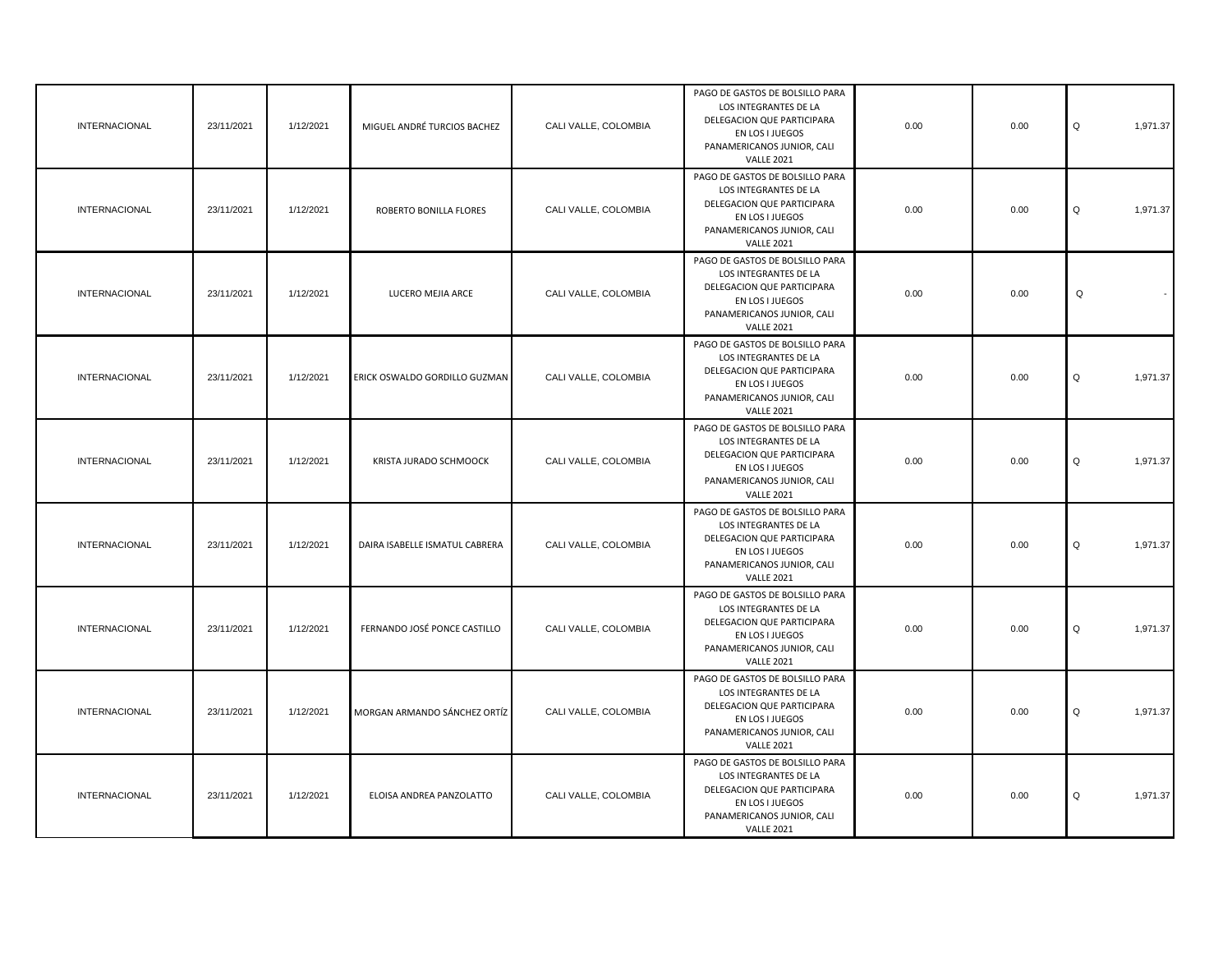| <b>INTERNACIONAL</b> | 29/11/2021 | 5/12/2021 | JENNIFER PAULINA PANIAGUA<br>MUÑOZ                         | CALI VALLE, COLOMBIA | PAGO DE GASTOS DE BOLSILLO PARA<br>LOS INTEGRANTES DE LA<br>DELEGACION QUE PARTICIPARA<br>EN LOS I JUEGOS<br>PANAMERICANOS JUNIOR, CALI<br><b>VALLE 2021</b> | 0.00 | 0.00 | Q<br>1,507.52 |
|----------------------|------------|-----------|------------------------------------------------------------|----------------------|--------------------------------------------------------------------------------------------------------------------------------------------------------------|------|------|---------------|
| <b>INTERNACIONAL</b> | 29/11/2021 | 5/12/2021 | MARY-ANN CATHARINA OLGUITA VAN<br><b>GRINSVEN MORATAYA</b> | CALI VALLE, COLOMBIA | PAGO DE GASTOS DE BOLSILLO PARA<br>LOS INTEGRANTES DE LA<br>DELEGACION QUE PARTICIPARA<br>EN LOS I JUEGOS<br>PANAMERICANOS JUNIOR, CALI<br><b>VALLE 2021</b> | 0.00 | 0.00 | Q<br>1,507.52 |
| <b>INTERNACIONAL</b> | 29/11/2021 | 5/12/2021 | KIM DEIMAN                                                 | CALI VALLE, COLOMBIA | PAGO DE GASTOS DE BOLSILLO PARA<br>LOS INTEGRANTES DE LA<br>DELEGACION QUE PARTICIPARA<br>EN LOS I JUEGOS<br>PANAMERICANOS JUNIOR, CALI<br><b>VALLE 2021</b> | 0.00 | 0.00 | Q<br>1,507.52 |
| <b>INTERNACIONAL</b> | 29/11/2021 | 6/12/2021 | KATYA CASTELLANOS ESTRADA                                  | CALI VALLE, COLOMBIA | PAGO DE GASTOS DE BOLSILLO PARA<br>LOS INTEGRANTES DE LA<br>DELEGACION QUE PARTICIPARA<br>EN LOS I JUEGOS<br>PANAMERICANOS JUNIOR, CALI<br><b>VALLE 2021</b> | 0.00 | 0.00 | Q<br>1,739.45 |
| <b>INTERNACIONAL</b> | 29/11/2021 | 6/12/2021 | MATÍAS ROSENBERG CALLEJAS                                  | CALI VALLE, COLOMBIA | PAGO DE GASTOS DE BOLSILLO PARA<br>LOS INTEGRANTES DE LA<br>DELEGACION QUE PARTICIPARA<br>EN LOS I JUEGOS<br>PANAMERICANOS JUNIOR, CALI<br><b>VALLE 2021</b> | 0.00 | 0.00 | 1,739.45<br>Q |
| <b>INTERNACIONAL</b> | 29/11/2021 | 6/12/2021 | JAVIER GUITIAN SARRIA                                      | CALI VALLE, COLOMBIA | PAGO DE GASTOS DE BOLSILLO PARA<br>LOS INTEGRANTES DE LA<br>DELEGACION QUE PARTICIPARA<br>EN LOS I JUEGOS<br>PANAMERICANOS JUNIOR, CALI<br><b>VALLE 2021</b> | 0.00 | 0.00 | Q<br>1,739.45 |
| <b>INTERNACIONAL</b> | 27/11/2021 | 3/12/2021 | HELEN RUBI RIVERA SORTO                                    | CALI VALLE, COLOMBIA | PAGO DE GASTOS DE BOLSILLO PARA<br>LOS INTEGRANTES DE LA<br>DELEGACION QUE PARTICIPARA<br>EN LOS I JUEGOS<br>PANAMERICANOS JUNIOR, CALI<br><b>VALLE 2021</b> | 0.00 | 0.00 | Q<br>1,507.52 |
| INTERNACIONAL        | 27/11/2021 | 3/12/2021 | DAYANA GABRIELA DEL ROSARIO<br>PÉREZ MARTÍNEZ              | CALI VALLE, COLOMBIA | PAGO DE GASTOS DE BOLSILLO PARA<br>LOS INTEGRANTES DE LA<br>DELEGACION QUE PARTICIPARA<br>EN LOS I JUEGOS<br>PANAMERICANOS JUNIOR, CALI<br><b>VALLE 2021</b> | 0.00 | 0.00 | Q<br>1,507.52 |
| INTERNACIONAL        | 27/11/2021 | 3/12/2021 | JOSÉ MANUEL DE LEÓN CASTILLO                               | CALI VALLE, COLOMBIA | PAGO DE GASTOS DE BOLSILLO PARA<br>LOS INTEGRANTES DE LA<br>DELEGACION QUE PARTICIPARA<br>EN LOS I JUEGOS<br>PANAMERICANOS JUNIOR, CALI<br><b>VALLE 2021</b> | 0.00 | 0.00 | Q<br>1,507.52 |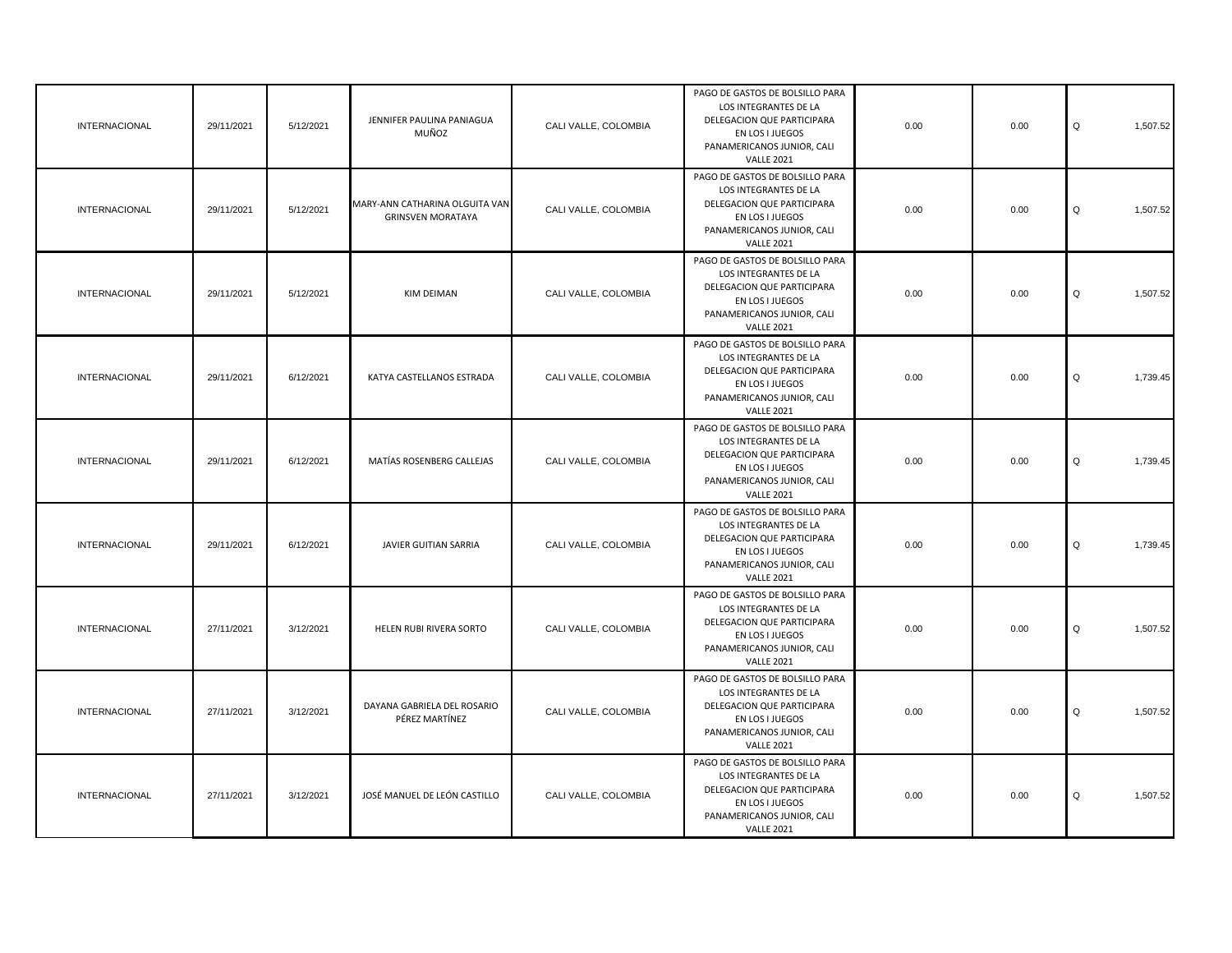| INTERNACIONAL        | 27/11/2021 | 3/12/2021 | ORLANDO VALENCIA ESTRADA      | CALI VALLE, COLOMBIA | PAGO DE GASTOS DE BOLSILLO PARA<br>LOS INTEGRANTES DE LA<br>DELEGACION QUE PARTICIPARA<br>EN LOS I JUEGOS<br>PANAMERICANOS JUNIOR, CALI<br><b>VALLE 2021</b> | 0.00 | 0.00 | Q<br>1,507.52 |
|----------------------|------------|-----------|-------------------------------|----------------------|--------------------------------------------------------------------------------------------------------------------------------------------------------------|------|------|---------------|
| <b>INTERNACIONAL</b> | 29/11/2021 | 6/12/2021 | JAIRO ROBERTO RAMOS CORTAVE   | CALI VALLE, COLOMBIA | PAGO DE GASTOS DE BOLSILLO PARA<br>LOS INTEGRANTES DE LA<br>DELEGACION QUE PARTICIPARA<br>EN LOS I JUEGOS<br>PANAMERICANOS JUNIOR, CALI<br><b>VALLE 2021</b> | 0.00 | 0.00 | Q<br>1,739.45 |
| <b>INTERNACIONAL</b> | 29/11/2021 | 6/12/2021 | ANDRÉS FERNÁNDEZ ANLEU        | CALI VALLE, COLOMBIA | PAGO DE GASTOS DE BOLSILLO PARA<br>LOS INTEGRANTES DE LA<br>DELEGACION QUE PARTICIPARA<br>EN LOS I JUEGOS<br>PANAMERICANOS JUNIOR, CALI<br><b>VALLE 2021</b> | 0.00 | 0.00 | Q<br>1,739.45 |
| <b>INTERNACIONAL</b> | 29/11/2021 | 6/12/2021 | PAULA SOPHIA VALENCIA FRANCO  | CALI VALLE, COLOMBIA | PAGO DE GASTOS DE BOLSILLO PARA<br>LOS INTEGRANTES DE LA<br>DELEGACION QUE PARTICIPARA<br>EN LOS I JUEGOS<br>PANAMERICANOS JUNIOR, CALI<br><b>VALLE 2021</b> | 0.00 | 0.00 | Q<br>1,739.45 |
| <b>INTERNACIONAL</b> | 29/11/2021 | 6/12/2021 | ISABELA PONDAVEN MEDRANO      | CALI VALLE, COLOMBIA | PAGO DE GASTOS DE BOLSILLO PARA<br>LOS INTEGRANTES DE LA<br>DELEGACION QUE PARTICIPARA<br>EN LOS I JUEGOS<br>PANAMERICANOS JUNIOR, CALI<br><b>VALLE 2021</b> | 0.00 | 0.00 | Q<br>1,739.45 |
| <b>INTERNACIONAL</b> | 29/11/2021 | 6/12/2021 | MARIA GHEORGHE                | CALI VALLE, COLOMBIA | PAGO DE GASTOS DE BOLSILLO PARA<br>LOS INTEGRANTES DE LA<br>DELEGACION QUE PARTICIPARA<br>EN LOS I JUEGOS<br>PANAMERICANOS JUNIOR, CALI<br><b>VALLE 2021</b> | 0.00 | 0.00 | Q<br>1,739.45 |
| <b>INTERNACIONAL</b> | 29/11/2021 | 6/12/2021 | GERSÓN JOSUÉ URIAS MADRID     | CALI VALLE, COLOMBIA | PAGO DE GASTOS DE BOLSILLO PARA<br>LOS INTEGRANTES DE LA<br>DELEGACION QUE PARTICIPARA<br>EN LOS I JUEGOS<br>PANAMERICANOS JUNIOR, CALI<br><b>VALLE 2021</b> | 0.00 | 0.00 | 1,739.45<br>Q |
| <b>INTERNACIONAL</b> | 28/11/2021 | 6/12/2021 | DAVID ALEJANDRO PEREZ LÓPEZ   | CALI VALLE, COLOMBIA | PAGO DE GASTOS DE BOLSILLO PARA<br>LOS INTEGRANTES DE LA<br>DELEGACION QUE PARTICIPARA<br>EN LOS I JUEGOS<br>PANAMERICANOS JUNIOR, CALI<br><b>VALLE 2021</b> | 0.00 | 0.00 | Q<br>1,971.37 |
| <b>INTERNACIONAL</b> | 28/11/2021 | 6/12/2021 | MARIO ROBERTO ORDOÑEZ ARREAGA | CALI VALLE, COLOMBIA | PAGO DE GASTOS DE BOLSILLO PARA<br>LOS INTEGRANTES DE LA<br>DELEGACION QUE PARTICIPARA<br>EN LOS I JUEGOS<br>PANAMERICANOS JUNIOR, CALI<br><b>VALLE 2021</b> | 0.00 | 0.00 | Q<br>1,971.37 |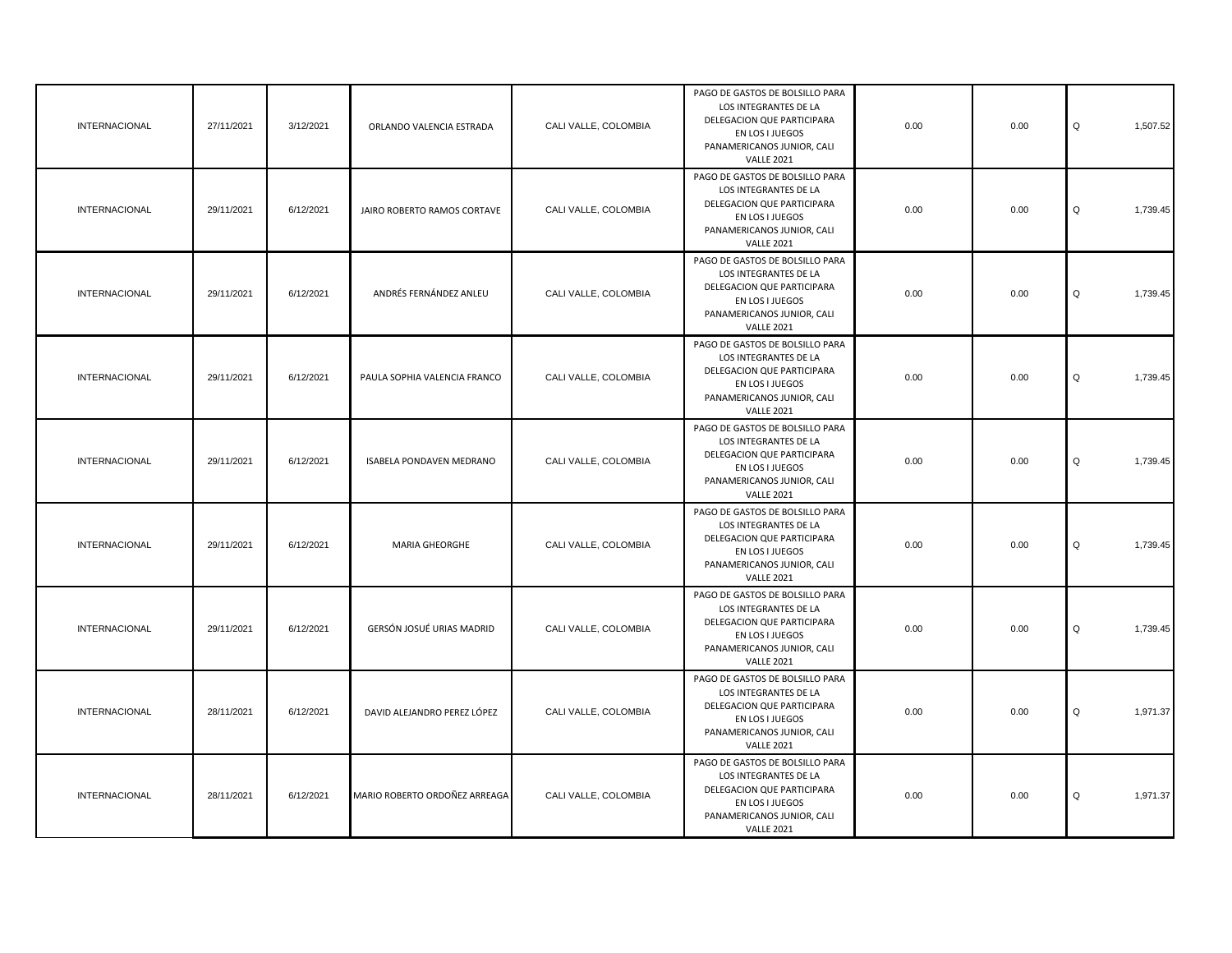| <b>INTERNACIONAL</b> | 23/11/2021 | 2/12/2021  | ADRIAN CASTILLO BATRES                     | CALI VALLE, COLOMBIA | PAGO DE GASTOS DE BOLSILLO PARA<br>LOS INTEGRANTES DE LA<br>DELEGACION QUE PARTICIPARA<br>EN LOS I JUEGOS<br>PANAMERICANOS JUNIOR, CALI<br><b>VALLE 2021</b> | 0.00 | 0.00 | Q<br>2,203.30 |
|----------------------|------------|------------|--------------------------------------------|----------------------|--------------------------------------------------------------------------------------------------------------------------------------------------------------|------|------|---------------|
| <b>INTERNACIONAL</b> | 23/11/2021 | 2/12/2021  | MARIA FERNANDA PINOT FORNO                 | CALI VALLE, COLOMBIA | PAGO DE GASTOS DE BOLSILLO PARA<br>LOS INTEGRANTES DE LA<br>DELEGACION QUE PARTICIPARA<br>EN LOS I JUEGOS<br>PANAMERICANOS JUNIOR, CALI<br><b>VALLE 2021</b> | 0.00 | 0.00 | Q<br>2,203.30 |
| <b>INTERNACIONAL</b> | 23/11/2021 | 2/12/2021  | JUNIOR ALEJANDRO ENRIQUEZ<br><b>FRANCO</b> | CALI VALLE, COLOMBIA | PAGO DE GASTOS DE BOLSILLO PARA<br>LOS INTEGRANTES DE LA<br>DELEGACION QUE PARTICIPARA<br>EN LOS I JUEGOS<br>PANAMERICANOS JUNIOR, CALI<br><b>VALLE 2021</b> | 0.00 | 0.00 | 2,203.30<br>Q |
| <b>INTERNACIONAL</b> | 23/11/2021 | 2/12/2021  | ERICK SEBASTIÁN FONSECA AGUILAR            | CALI VALLE, COLOMBIA | PAGO DE GASTOS DE BOLSILLO PARA<br>LOS INTEGRANTES DE LA<br>DELEGACION QUE PARTICIPARA<br>EN LOS I JUEGOS<br>PANAMERICANOS JUNIOR, CALI<br><b>VALLE 2021</b> | 0.00 | 0.00 | 2,203.30<br>Q |
| <b>INTERNACIONAL</b> | 23/11/2021 | 2/12/2021  | <b>ITALO BONATTI BATRES</b>                | CALI VALLE, COLOMBIA | PAGO DE GASTOS DE BOLSILLO PARA<br>LOS INTEGRANTES DE LA<br>DELEGACION QUE PARTICIPARA<br>EN LOS I JUEGOS<br>PANAMERICANOS JUNIOR, CALI<br><b>VALLE 2021</b> | 0.00 | 0.00 | 2,203.30<br>Q |
| <b>INTERNACIONAL</b> | 23/11/2021 | 2/12/2021  | TABITA CAROLINA GAITAN<br>HERNÁNDEZ        | CALI VALLE, COLOMBIA | PAGO DE GASTOS DE BOLSILLO PARA<br>LOS INTEGRANTES DE LA<br>DELEGACION QUE PARTICIPARA<br>EN LOS I JUEGOS<br>PANAMERICANOS JUNIOR, CALI<br><b>VALLE 2021</b> | 0.00 | 0.00 | 2,203.30<br>Q |
| <b>INTERNACIONAL</b> | 23/11/2021 | 2/12/2021  | DARLYN PAOLA SANDOVAL<br>RODRIGUEZ         | CALI VALLE, COLOMBIA | PAGO DE GASTOS DE BOLSILLO PARA<br>LOS INTEGRANTES DE LA<br>DELEGACION QUE PARTICIPARA<br>EN LOS I JUEGOS<br>PANAMERICANOS JUNIOR, CALI<br><b>VALLE 2021</b> | 0.00 | 0.00 | Q<br>2,203.30 |
| <b>INTERNACIONAL</b> | 23/11/2021 | 2/12/2021  | JOSÉ PAULO MÉNDEZ SOLÍS                    | CALI VALLE, COLOMBIA | PAGO DE GASTOS DE BOLSILLO PARA<br>LOS INTEGRANTES DE LA<br>DELEGACION QUE PARTICIPARA<br>EN LOS I JUEGOS<br>PANAMERICANOS JUNIOR, CALI<br><b>VALLE 2021</b> | 0.00 | 0.00 | Q<br>2,203.30 |
| <b>INTERNACIONAL</b> | 23/11/2021 | 28/11/2021 | LIU ADRIAN LAU GIRÓN                       | CALI VALLE, COLOMBIA | PAGO DE GASTOS DE BOLSILLO PARA<br>LOS INTEGRANTES DE LA<br>DELEGACION QUE PARTICIPARA<br>EN LOS I JUEGOS<br>PANAMERICANOS JUNIOR, CALI<br><b>VALLE 2021</b> | 0.00 | 0.00 | Q<br>1,275.60 |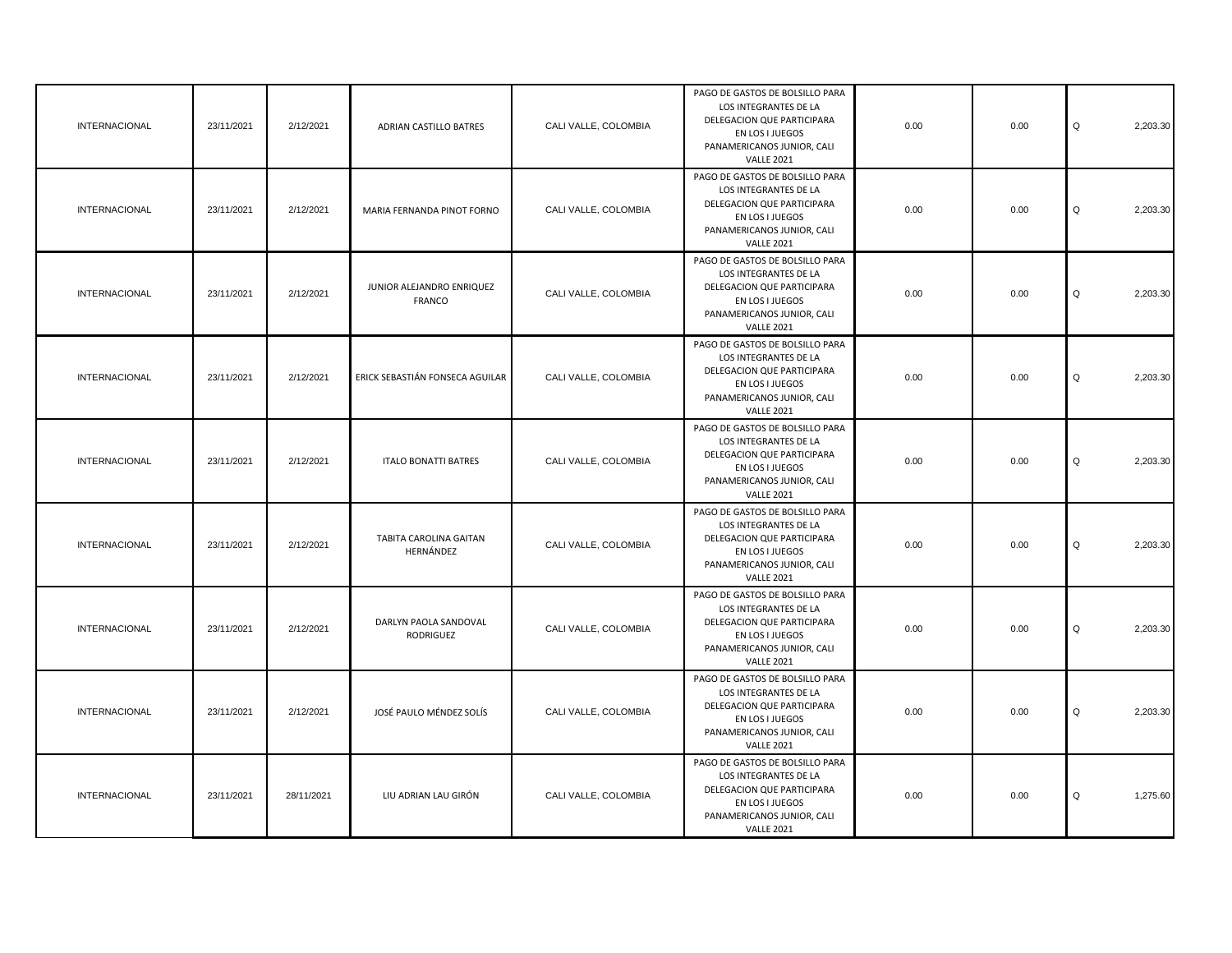| <b>INTERNACIONAL</b> | 23/11/2021 | 28/11/2021 | DIEGO ALEJANDRO MONTÚFAR<br><b>MONNEY</b>    | CALI VALLE, COLOMBIA | PAGO DE GASTOS DE BOLSILLO PARA<br>LOS INTEGRANTES DE LA<br>DELEGACION QUE PARTICIPARA<br>EN LOS I JUEGOS<br>PANAMERICANOS JUNIOR, CALI<br><b>VALLE 2021</b> | 0.00 | 0.00 | Q<br>1,275.60 |
|----------------------|------------|------------|----------------------------------------------|----------------------|--------------------------------------------------------------------------------------------------------------------------------------------------------------|------|------|---------------|
| <b>INTERNACIONAL</b> | 23/11/2021 | 28/11/2021 | JACKELINE ANA DANIELLA GONZÁLEZ<br>MARROQUÍN | CALI VALLE, COLOMBIA | PAGO DE GASTOS DE BOLSILLO PARA<br>LOS INTEGRANTES DE LA<br>DELEGACION QUE PARTICIPARA<br>EN LOS I JUEGOS<br>PANAMERICANOS JUNIOR, CALI<br><b>VALLE 2021</b> | 0.00 | 0.00 | Q<br>1,275.60 |
| <b>INTERNACIONAL</b> | 23/11/2021 | 28/11/2021 | FEDERICO JOSÉ ROSAL GARCÍA                   | CALI VALLE, COLOMBIA | PAGO DE GASTOS DE BOLSILLO PARA<br>LOS INTEGRANTES DE LA<br>DELEGACION QUE PARTICIPARA<br>EN LOS I JUEGOS<br>PANAMERICANOS JUNIOR, CALI<br><b>VALLE 2021</b> | 0.00 | 0.00 | Q<br>1,275.60 |
| <b>INTERNACIONAL</b> | 23/11/2021 | 28/11/2021 | CORALIA LUCÍA ABADIA SANDOVAL                | CALI VALLE, COLOMBIA | PAGO DE GASTOS DE BOLSILLO PARA<br>LOS INTEGRANTES DE LA<br>DELEGACION QUE PARTICIPARA<br>EN LOS I JUEGOS<br>PANAMERICANOS JUNIOR, CALI<br><b>VALLE 2021</b> | 0.00 | 0.00 | Q<br>1,275.60 |
| <b>INTERNACIONAL</b> | 27/11/2021 | 6/12/2021  | LUCÍA CORDERO VELIZ                          | CALI VALLE, COLOMBIA | PAGO DE GASTOS DE BOLSILLO PARA<br>LOS INTEGRANTES DE LA<br>DELEGACION QUE PARTICIPARA<br>EN LOS I JUEGOS<br>PANAMERICANOS JUNIOR, CALI<br><b>VALLE 2021</b> | 0.00 | 0.00 | 2,203.30<br>Q |
| <b>INTERNACIONAL</b> | 27/11/2021 | 6/12/2021  | HIDALYNN ALEXA ZAPATA<br>MAZARIEGOS          | CALI VALLE, COLOMBIA | PAGO DE GASTOS DE BOLSILLO PARA<br>LOS INTEGRANTES DE LA<br>DELEGACION QUE PARTICIPARA<br>EN LOS I JUEGOS<br>PANAMERICANOS JUNIOR, CALI<br><b>VALLE 2021</b> | 0.00 | 0.00 | Q<br>2,203.30 |
| <b>INTERNACIONAL</b> | 27/11/2021 | 6/12/2021  | SERGIO ANDRÉS CARRILLO TURCIOS               | CALI VALLE, COLOMBIA | PAGO DE GASTOS DE BOLSILLO PARA<br>LOS INTEGRANTES DE LA<br>DELEGACION QUE PARTICIPARA<br>EN LOS I JUEGOS<br>PANAMERICANOS JUNIOR, CALI<br><b>VALLE 2021</b> | 0.00 | 0.00 | Q<br>2,203.30 |
| <b>INTERNACIONAL</b> | 27/11/2021 | 6/12/2021  | KEVIN MANUEL RUANO MARROQUÍN                 | CALI VALLE, COLOMBIA | PAGO DE GASTOS DE BOLSILLO PARA<br>LOS INTEGRANTES DE LA<br>DELEGACION QUE PARTICIPARA<br>EN LOS I JUEGOS<br>PANAMERICANOS JUNIOR, CALI<br><b>VALLE 2021</b> | 0.00 | 0.00 | Q<br>2,203.30 |
| <b>INTERNACIONAL</b> | 27/11/2021 | 6/12/2021  | DANNY JOSUÉ MOSCOSO<br>MANRÍQUEZ             | CALI VALLE, COLOMBIA | PAGO DE GASTOS DE BOLSILLO PARA<br>LOS INTEGRANTES DE LA<br>DELEGACION QUE PARTICIPARA<br>EN LOS I JUEGOS<br>PANAMERICANOS JUNIOR, CALI<br><b>VALLE 2021</b> | 0.00 | 0.00 | Q<br>2,203.30 |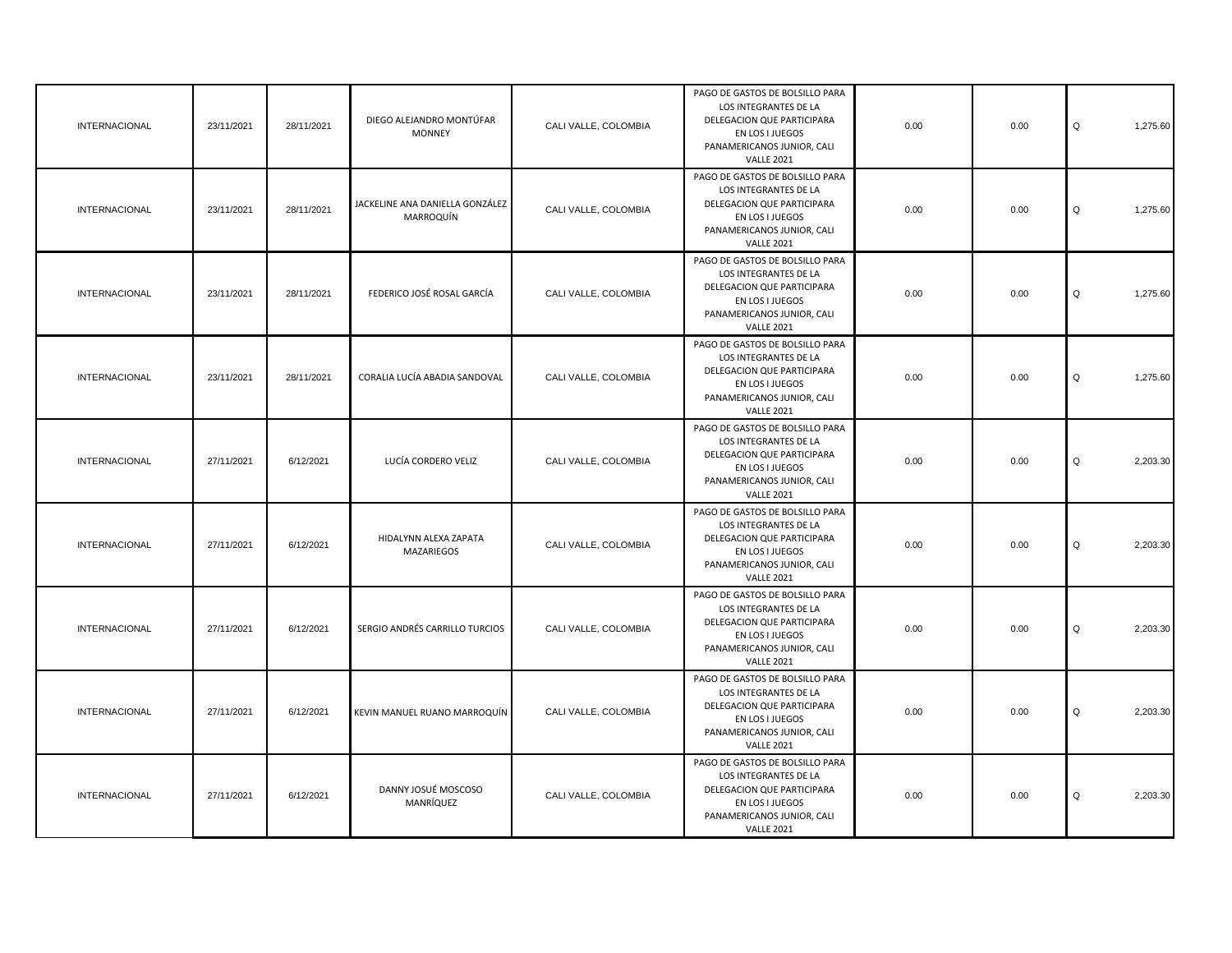| <b>INTERNACIONAL</b> | 27/11/2021 | 6/12/2021  | MILTON RENÉ CATALÁN SOSA                  | CALI VALLE, COLOMBIA | PAGO DE GASTOS DE BOLSILLO PARA<br>LOS INTEGRANTES DE LA<br>DELEGACION QUE PARTICIPARA<br>EN LOS I JUEGOS<br>PANAMERICANOS JUNIOR, CALI<br><b>VALLE 2021</b> | 0.00 | 0.00 | Q<br>2,203.30 |
|----------------------|------------|------------|-------------------------------------------|----------------------|--------------------------------------------------------------------------------------------------------------------------------------------------------------|------|------|---------------|
| <b>INTERNACIONAL</b> | 23/11/2021 | 29/11/2021 | NANCY MARCELA ENRÍQUEZ<br><b>MORALES</b>  | CALI VALLE, COLOMBIA | PAGO DE GASTOS DE BOLSILLO PARA<br>LOS INTEGRANTES DE LA<br>DELEGACION QUE PARTICIPARA<br>EN LOS I JUEGOS<br>PANAMERICANOS JUNIOR, CALI<br><b>VALLE 2021</b> | 0.00 | 0.00 | Q<br>1,507.52 |
| <b>INTERNACIONAL</b> | 23/11/2021 | 29/11/2021 | JAVIER EDUARDO GUERRERO MÉNDEZ            | CALI VALLE, COLOMBIA | PAGO DE GASTOS DE BOLSILLO PARA<br>LOS INTEGRANTES DE LA<br>DELEGACION QUE PARTICIPARA<br>EN LOS I JUEGOS<br>PANAMERICANOS JUNIOR, CALI<br><b>VALLE 2021</b> | 0.00 | 0.00 | Q<br>1,507.52 |
| <b>INTERNACIONAL</b> | 23/11/2021 | 29/11/2021 | CARLOS FRANCISCO MEDA PÉREZ               | CALI VALLE, COLOMBIA | PAGO DE GASTOS DE BOLSILLO PARA<br>LOS INTEGRANTES DE LA<br>DELEGACION QUE PARTICIPARA<br>EN LOS I JUEGOS<br>PANAMERICANOS JUNIOR, CALI<br><b>VALLE 2021</b> | 0.00 | 0.00 | Q<br>1,507.52 |
| <b>INTERNACIONAL</b> | 26/11/2021 | 5/12/2021  | DEBORAH SOFÍA DOMINGUEZ<br>COLLADO        | CALI VALLE, COLOMBIA | PAGO DE GASTOS DE BOLSILLO PARA<br>LOS INTEGRANTES DE LA<br>DELEGACION QUE PARTICIPARA<br>EN LOS I JUEGOS<br>PANAMERICANOS JUNIOR, CALI<br><b>VALLE 2021</b> | 0.00 | 0.00 | Q<br>2,203.30 |
| <b>INTERNACIONAL</b> | 26/11/2021 | 5/12/2021  | NATALIA MARÍA VELA ZANGRONIZ              | CALI VALLE, COLOMBIA | PAGO DE GASTOS DE BOLSILLO PARA<br>LOS INTEGRANTES DE LA<br>DELEGACION QUE PARTICIPARA<br>EN LOS I JUEGOS<br>PANAMERICANOS JUNIOR, CALI<br><b>VALLE 2021</b> | 0.00 | 0.00 | Q<br>2,203.30 |
| <b>INTERNACIONAL</b> | 26/11/2021 | 5/12/2021  | XIMENA MORALES ARANEDA                    | CALI VALLE, COLOMBIA | PAGO DE GASTOS DE BOLSILLO PARA<br>LOS INTEGRANTES DE LA<br>DELEGACION QUE PARTICIPARA<br>EN LOS I JUEGOS<br>PANAMERICANOS JUNIOR, CALI<br><b>VALLE 2021</b> | 0.00 | 0.00 | Q<br>2,203.30 |
| <b>INTERNACIONAL</b> | 26/11/2021 | 5/12/2021  | KAERI ABINADI HERNÁNDEZ<br><b>MARIONA</b> | CALI VALLE, COLOMBIA | PAGO DE GASTOS DE BOLSILLO PARA<br>LOS INTEGRANTES DE LA<br>DELEGACION QUE PARTICIPARA<br>EN LOS I JUEGOS<br>PANAMERICANOS JUNIOR, CALI<br><b>VALLE 2021</b> | 0.00 | 0.00 | Q<br>2,203.30 |
| <b>INTERNACIONAL</b> | 26/11/2021 | 5/12/2021  | ANTHONY BENJAMÍN VÁSQUEZ<br><b>RODAS</b>  | CALI VALLE, COLOMBIA | PAGO DE GASTOS DE BOLSILLO PARA<br>LOS INTEGRANTES DE LA<br>DELEGACION QUE PARTICIPARA<br>EN LOS I JUEGOS<br>PANAMERICANOS JUNIOR, CALI<br><b>VALLE 2021</b> | 0.00 | 0.00 | Q<br>2,203.30 |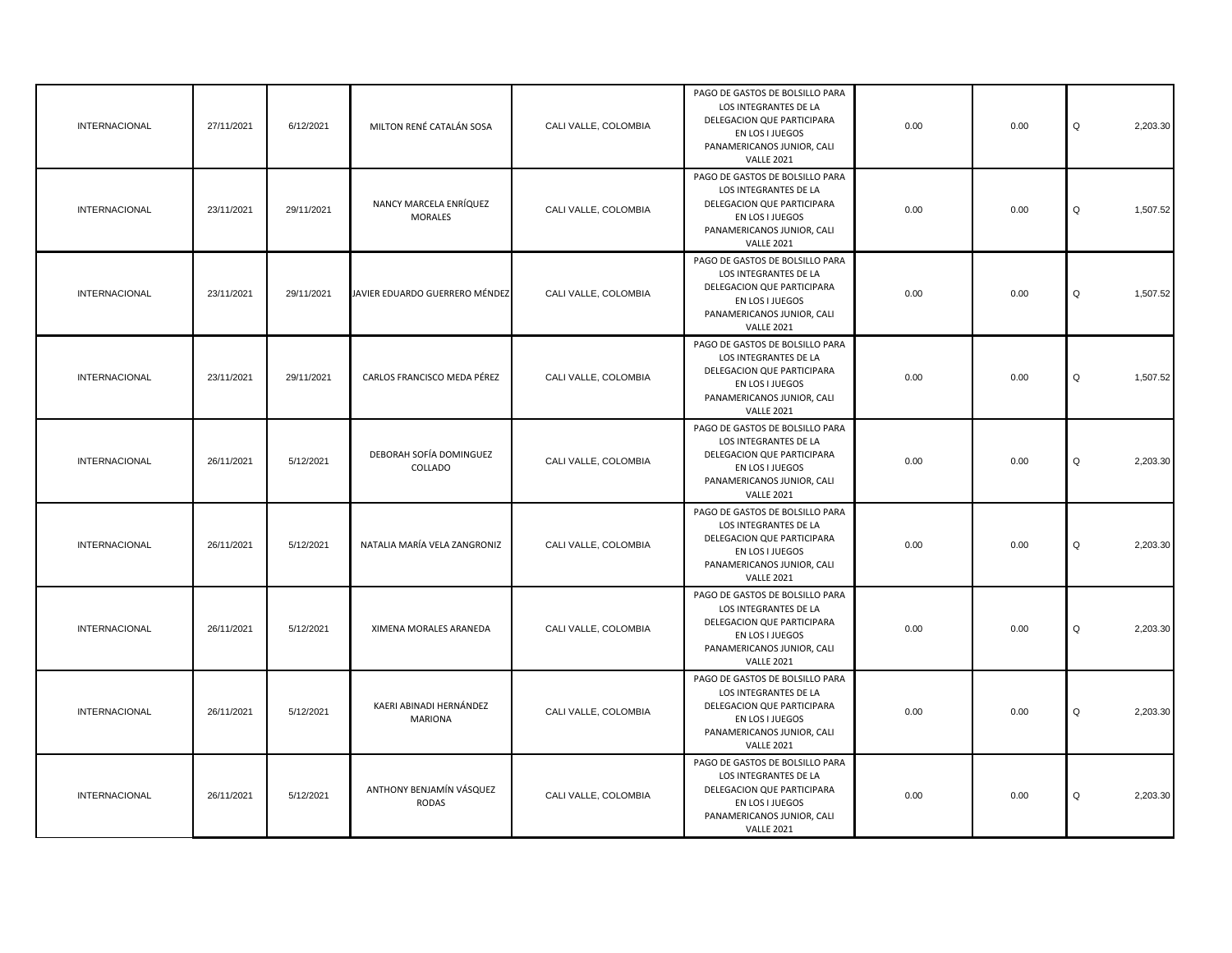| <b>INTERNACIONAL</b> | 23/11/2021 | 29/11/2021 | <b>GLORIA ELIZABETH RIVAS REYES</b>       | CALI VALLE, COLOMBIA | PAGO DE GASTOS DE BOLSILLO PARA<br>LOS INTEGRANTES DE LA<br>DELEGACION QUE PARTICIPARA<br>EN LOS I JUEGOS<br>PANAMERICANOS JUNIOR, CALI<br><b>VALLE 2021</b> | 0.00 | 0.00 | Q<br>1,507.52 |
|----------------------|------------|------------|-------------------------------------------|----------------------|--------------------------------------------------------------------------------------------------------------------------------------------------------------|------|------|---------------|
| <b>INTERNACIONAL</b> | 23/11/2021 | 29/11/2021 | JOSÉ RODRIGO CAMPOS DE LA ROCA            | CALI VALLE, COLOMBIA | PAGO DE GASTOS DE BOLSILLO PARA<br>LOS INTEGRANTES DE LA<br>DELEGACION QUE PARTICIPARA<br>EN LOS I JUEGOS<br>PANAMERICANOS JUNIOR, CALI<br><b>VALLE 2021</b> | 0.00 | 0.00 | Q<br>1,507.52 |
| <b>INTERNACIONAL</b> | 23/11/2021 | 29/11/2021 | CINDY YESSENIA SANDOVAL IRAHETA           | CALI VALLE, COLOMBIA | PAGO DE GASTOS DE BOLSILLO PARA<br>LOS INTEGRANTES DE LA<br>DELEGACION QUE PARTICIPARA<br>EN LOS I JUEGOS<br>PANAMERICANOS JUNIOR, CALI<br><b>VALLE 2021</b> | 0.00 | 0.00 | Q<br>1,507.52 |
| INTERNACIONAL        | 23/11/2021 | 29/11/2021 | EDUINEY ANTONIO ALVARADO<br>ALVARADO      | CALI VALLE, COLOMBIA | PAGO DE GASTOS DE BOLSILLO PARA<br>LOS INTEGRANTES DE LA<br>DELEGACION QUE PARTICIPARA<br>EN LOS I JUEGOS<br>PANAMERICANOS JUNIOR, CALI<br><b>VALLE 2021</b> | 0.00 | 0.00 | Q<br>1,507.52 |
| INTERNACIONAL        | 23/11/2021 | 29/11/2021 | DONALSON OBDULIO MUÑOZ<br><b>BERMUDES</b> | CALI VALLE, COLOMBIA | PAGO DE GASTOS DE BOLSILLO PARA<br>LOS INTEGRANTES DE LA<br>DELEGACION QUE PARTICIPARA<br>EN LOS I JUEGOS<br>PANAMERICANOS JUNIOR, CALI<br><b>VALLE 2021</b> | 0.00 | 0.00 | Q<br>1,507.52 |
| <b>INTERNACIONAL</b> | 23/11/2021 | 29/11/2021 | BRITHANI MARÍA JOSÉ PORTILLO RÍOS         | CALI VALLE, COLOMBIA | PAGO DE GASTOS DE BOLSILLO PARA<br>LOS INTEGRANTES DE LA<br>DELEGACION QUE PARTICIPARA<br>EN LOS I JUEGOS<br>PANAMERICANOS JUNIOR, CALI<br><b>VALLE 2021</b> | 0.00 | 0.00 | Q<br>1,507.52 |
| INTERNACIONAL        | 23/11/2021 | 29/11/2021 | ANGIE MELANIE STHEPHANNIE TIÚ<br>LÓPEZ    | CALI VALLE, COLOMBIA | PAGO DE GASTOS DE BOLSILLO PARA<br>LOS INTEGRANTES DE LA<br>DELEGACION QUE PARTICIPARA<br>EN LOS I JUEGOS<br>PANAMERICANOS JUNIOR, CALI<br><b>VALLE 2021</b> | 0.00 | 0.00 | Q<br>1,507.52 |
| INTERNACIONAL        | 23/11/2021 | 29/11/2021 | DAVID ELIAS CASTILLO AGUILAR              | CALI VALLE, COLOMBIA | PAGO DE GASTOS DE BOLSILLO PARA<br>LOS INTEGRANTES DE LA<br>DELEGACION QUE PARTICIPARA<br>EN LOS I JUEGOS<br>PANAMERICANOS JUNIOR, CALI<br><b>VALLE 2021</b> | 0.00 | 0.00 | Q<br>1,507.52 |
| INTERNACIONAL        | 23/11/2021 | 29/11/2021 | JUAN CARLOS MÉNDEZ GARAY                  | CALI VALLE, COLOMBIA | PAGO DE GASTOS DE BOLSILLO PARA<br>LOS INTEGRANTES DE LA<br>DELEGACION QUE PARTICIPARA<br>EN LOS I JUEGOS<br>PANAMERICANOS JUNIOR, CALI<br><b>VALLE 2021</b> | 0.00 | 0.00 | Q<br>1,507.52 |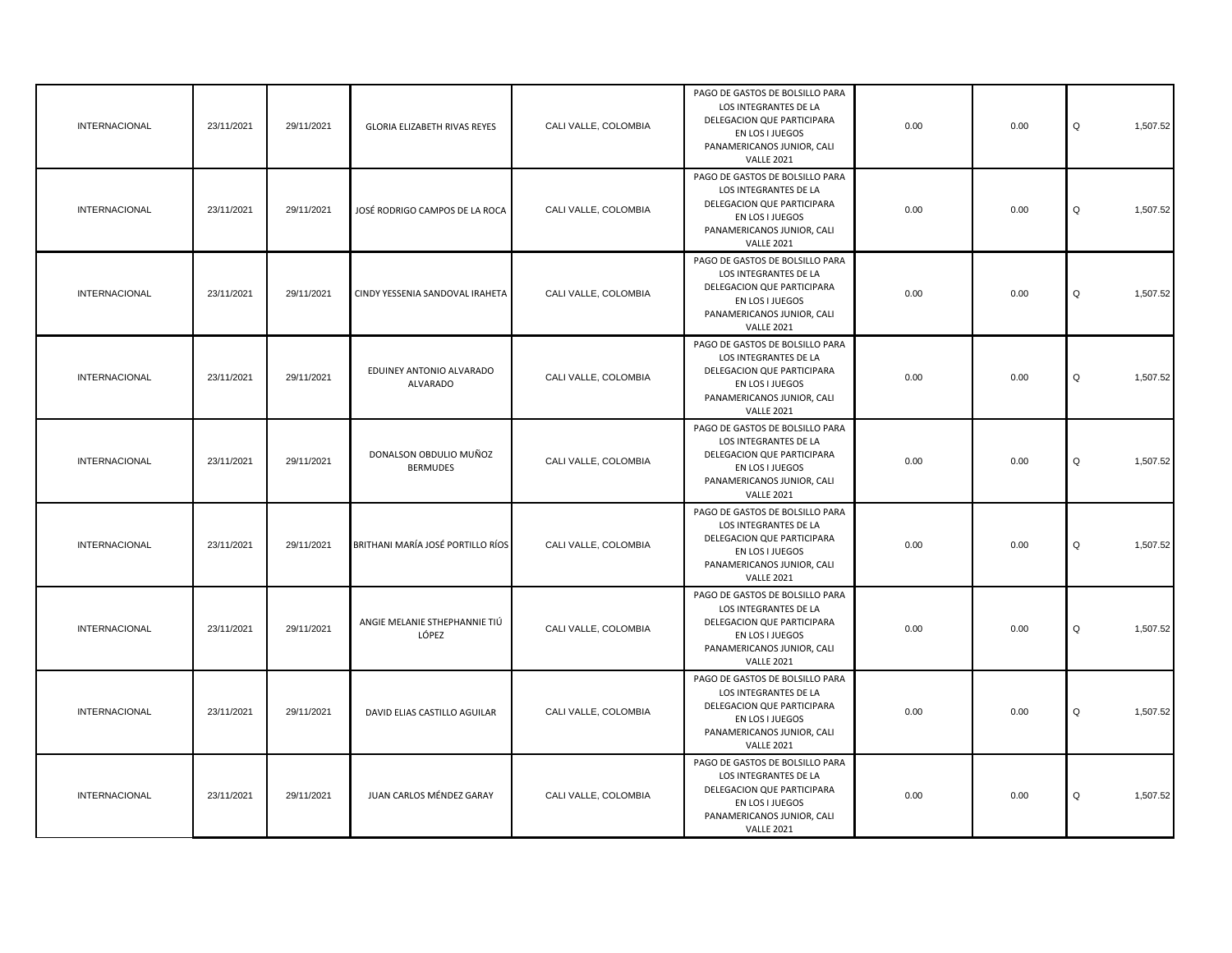| INTERNACIONAL        | 23/11/2021 | 29/11/2021 | DANIEL ESTEBAN CASTILLO AGUILAR      | CALI VALLE, COLOMBIA | PAGO DE GASTOS DE BOLSILLO PARA<br>LOS INTEGRANTES DE LA<br>DELEGACION QUE PARTICIPARA<br>EN LOS I JUEGOS<br>PANAMERICANOS JUNIOR, CALI<br><b>VALLE 2021</b> | 0.00 | 0.00 | Q<br>1,507.52 |
|----------------------|------------|------------|--------------------------------------|----------------------|--------------------------------------------------------------------------------------------------------------------------------------------------------------|------|------|---------------|
| <b>INTERNACIONAL</b> | 24/11/2021 | 27/11/2021 | YOANA GRISELDA TOHOM ROCA            | CALI VALLE, COLOMBIA | PAGO DE GASTOS DE BOLSILLO PARA<br>LOS INTEGRANTES DE LA<br>DELEGACION QUE PARTICIPARA<br>EN LOS I JUEGOS<br>PANAMERICANOS JUNIOR, CALI<br><b>VALLE 2021</b> | 0.00 | 0.00 | Q<br>811.74   |
| <b>INTERNACIONAL</b> | 23/11/2021 | 29/11/2021 | JORGE MARIO CORDÓN                   | CALI VALLE, COLOMBIA | PAGO DE GASTOS DE BOLSILLO PARA<br>LOS INTEGRANTES DE LA<br>DELEGACION QUE PARTICIPARA<br>EN LOS I JUEGOS<br>PANAMERICANOS JUNIOR, CALI<br><b>VALLE 2021</b> | 0.00 | 0.00 | Q<br>1,507.52 |
| <b>INTERNACIONAL</b> | 23/11/2021 | 29/11/2021 | KATHIA MICHELLE SPIEGELER<br>SÁNCHEZ | CALI VALLE, COLOMBIA | PAGO DE GASTOS DE BOLSILLO PARA<br>LOS INTEGRANTES DE LA<br>DELEGACION QUE PARTICIPARA<br>EN LOS I JUEGOS<br>PANAMERICANOS JUNIOR, CALI<br><b>VALLE 2021</b> | 0.00 | 0.00 | Q<br>1,507.52 |
| <b>INTERNACIONAL</b> | 23/11/2021 | 29/11/2021 | IRVIN SANTIAGO LEÓN SOLÓRZANO        | CALI VALLE, COLOMBIA | PAGO DE GASTOS DE BOLSILLO PARA<br>LOS INTEGRANTES DE LA<br>DELEGACION QUE PARTICIPARA<br>EN LOS I JUEGOS<br>PANAMERICANOS JUNIOR, CALI<br><b>VALLE 2021</b> | 0.00 | 0.00 | Q<br>1,507.52 |
| <b>INTERNACIONAL</b> | 23/11/2021 | 1/12/2021  | JASON OMAR HERNÁNDEZ DE LEÓN         | CALI VALLE, COLOMBIA | PAGO DE GASTOS DE BOLSILLO PARA<br>LOS INTEGRANTES DE LA<br>DELEGACION QUE PARTICIPARA<br>EN LOS I JUEGOS<br>PANAMERICANOS JUNIOR, CALI<br><b>VALLE 2021</b> | 0.00 | 0.00 | Q<br>1,971.37 |
| <b>INTERNACIONAL</b> | 23/11/2021 | 1/12/2021  | BRANDON JOSÉ NÁJERA QUIÑONEZ         | CALI VALLE, COLOMBIA | PAGO DE GASTOS DE BOLSILLO PARA<br>LOS INTEGRANTES DE LA<br>DELEGACION QUE PARTICIPARA<br>EN LOS I JUEGOS<br>PANAMERICANOS JUNIOR, CALI<br><b>VALLE 2021</b> | 0.00 | 0.00 | 1,971.37<br>Q |
| <b>INTERNACIONAL</b> | 23/11/2021 | 1/12/2021  | MARIO SALOMÓN GONZÁLEZ<br>ALVAREZ    | CALI VALLE, COLOMBIA | PAGO DE GASTOS DE BOLSILLO PARA<br>LOS INTEGRANTES DE LA<br>DELEGACION QUE PARTICIPARA<br>EN LOS I JUEGOS<br>PANAMERICANOS JUNIOR, CALI<br><b>VALLE 2021</b> | 0.00 | 0.00 | Q<br>1,971.37 |
| <b>INTERNACIONAL</b> | 23/11/2021 | 1/12/2021  | DANIEL ALEJANDRO RALÓN BOLAÑOS       | CALI VALLE, COLOMBIA | PAGO DE GASTOS DE BOLSILLO PARA<br>LOS INTEGRANTES DE LA<br>DELEGACION QUE PARTICIPARA<br>EN LOS I JUEGOS<br>PANAMERICANOS JUNIOR, CALI<br><b>VALLE 2021</b> | 0.00 | 0.00 | Q<br>1,971.37 |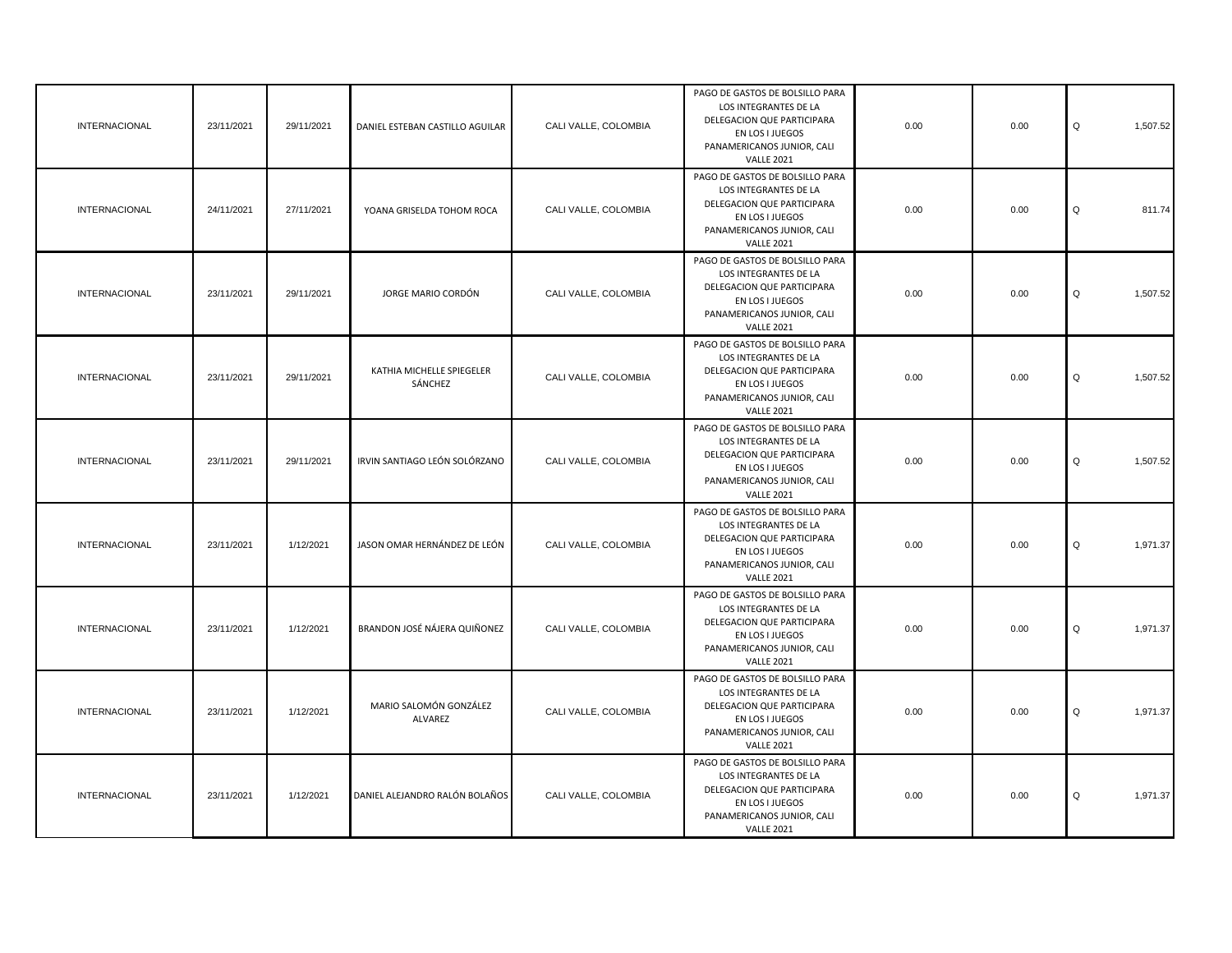| <b>INTERNACIONAL</b> | 23/11/2021 | 1/12/2021 | ADOLFO ARIEL RIVAS MORALES             | CALI VALLE, COLOMBIA | PAGO DE GASTOS DE BOLSILLO PARA<br>LOS INTEGRANTES DE LA<br>DELEGACION QUE PARTICIPARA<br>EN LOS I JUEGOS<br>PANAMERICANOS JUNIOR, CALI<br><b>VALLE 2021</b> | 0.00 | 0.00 | 1,971.37<br>Q |
|----------------------|------------|-----------|----------------------------------------|----------------------|--------------------------------------------------------------------------------------------------------------------------------------------------------------|------|------|---------------|
| <b>INTERNACIONAL</b> | 23/11/2021 | 1/12/2021 | GERMAN JESÚS EDUARDO RAMOS<br>ESPINOZA | CALI VALLE, COLOMBIA | PAGO DE GASTOS DE BOLSILLO PARA<br>LOS INTEGRANTES DE LA<br>DELEGACION QUE PARTICIPARA<br>EN LOS I JUEGOS<br>PANAMERICANOS JUNIOR, CALI<br><b>VALLE 2021</b> | 0.00 | 0.00 | 1,971.37<br>Q |
| <b>INTERNACIONAL</b> | 23/11/2021 | 1/12/2021 | JOSE RODRIGO CARRILLO VALIENTE         | CALI VALLE, COLOMBIA | PAGO DE GASTOS DE BOLSILLO PARA<br>LOS INTEGRANTES DE LA<br>DELEGACION QUE PARTICIPARA<br>EN LOS I JUEGOS<br>PANAMERICANOS JUNIOR, CALI<br><b>VALLE 2021</b> | 0.00 | 0.00 | 1,971.37<br>Q |
| <b>INTERNACIONAL</b> | 23/11/2021 | 1/12/2021 | DIEGO ALEJANDRO MALDONADO<br>MALDONADO | CALI VALLE, COLOMBIA | PAGO DE GASTOS DE BOLSILLO PARA<br>LOS INTEGRANTES DE LA<br>DELEGACION QUE PARTICIPARA<br>EN LOS I JUEGOS<br>PANAMERICANOS JUNIOR, CALI<br><b>VALLE 2021</b> | 0.00 | 0.00 | 1,971.37<br>Q |
| <b>INTERNACIONAL</b> | 23/11/2021 | 1/12/2021 | FRANCISCO ALEXANDRO GAMBOA<br>QUIÑONEZ | CALI VALLE, COLOMBIA | PAGO DE GASTOS DE BOLSILLO PARA<br>LOS INTEGRANTES DE LA<br>DELEGACION QUE PARTICIPARA<br>EN LOS I JUEGOS<br>PANAMERICANOS JUNIOR, CALI<br><b>VALLE 2021</b> | 0.00 | 0.00 | 1,971.37<br>Q |
| <b>INTERNACIONAL</b> | 23/11/2021 | 1/12/2021 | JOSÉ PABLO PÉREZ ALVARADO              | CALI VALLE, COLOMBIA | PAGO DE GASTOS DE BOLSILLO PARA<br>LOS INTEGRANTES DE LA<br>DELEGACION QUE PARTICIPARA<br>EN LOS I JUEGOS<br>PANAMERICANOS JUNIOR, CALI<br><b>VALLE 2021</b> | 0.00 | 0.00 | 1,971.37<br>Q |
| <b>INTERNACIONAL</b> | 23/11/2021 | 1/12/2021 | JAVIER ALBERTO LUCERO PÉREZ            | CALI VALLE, COLOMBIA | PAGO DE GASTOS DE BOLSILLO PARA<br>LOS INTEGRANTES DE LA<br>DELEGACION QUE PARTICIPARA<br>EN LOS I JUEGOS<br>PANAMERICANOS JUNIOR, CALI<br><b>VALLE 2021</b> | 0.00 | 0.00 | Q<br>1,971.37 |
| <b>INTERNACIONAL</b> | 23/11/2021 | 1/12/2021 | CARLOS DAVID CABALLEROS SÁNCHEZ        | CALI VALLE, COLOMBIA | PAGO DE GASTOS DE BOLSILLO PARA<br>LOS INTEGRANTES DE LA<br>DELEGACION QUE PARTICIPARA<br>EN LOS I JUEGOS<br>PANAMERICANOS JUNIOR, CALI<br><b>VALLE 2021</b> | 0.00 | 0.00 | Q<br>1,971.37 |
| <b>INTERNACIONAL</b> | 23/11/2021 | 1/12/2021 | REIDER LUCAS MORA                      | CALI VALLE, COLOMBIA | PAGO DE GASTOS DE BOLSILLO PARA<br>LOS INTEGRANTES DE LA<br>DELEGACION QUE PARTICIPARA<br>EN LOS I JUEGOS<br>PANAMERICANOS JUNIOR, CALI<br><b>VALLE 2021</b> | 0.00 | 0.00 | Q<br>1,971.37 |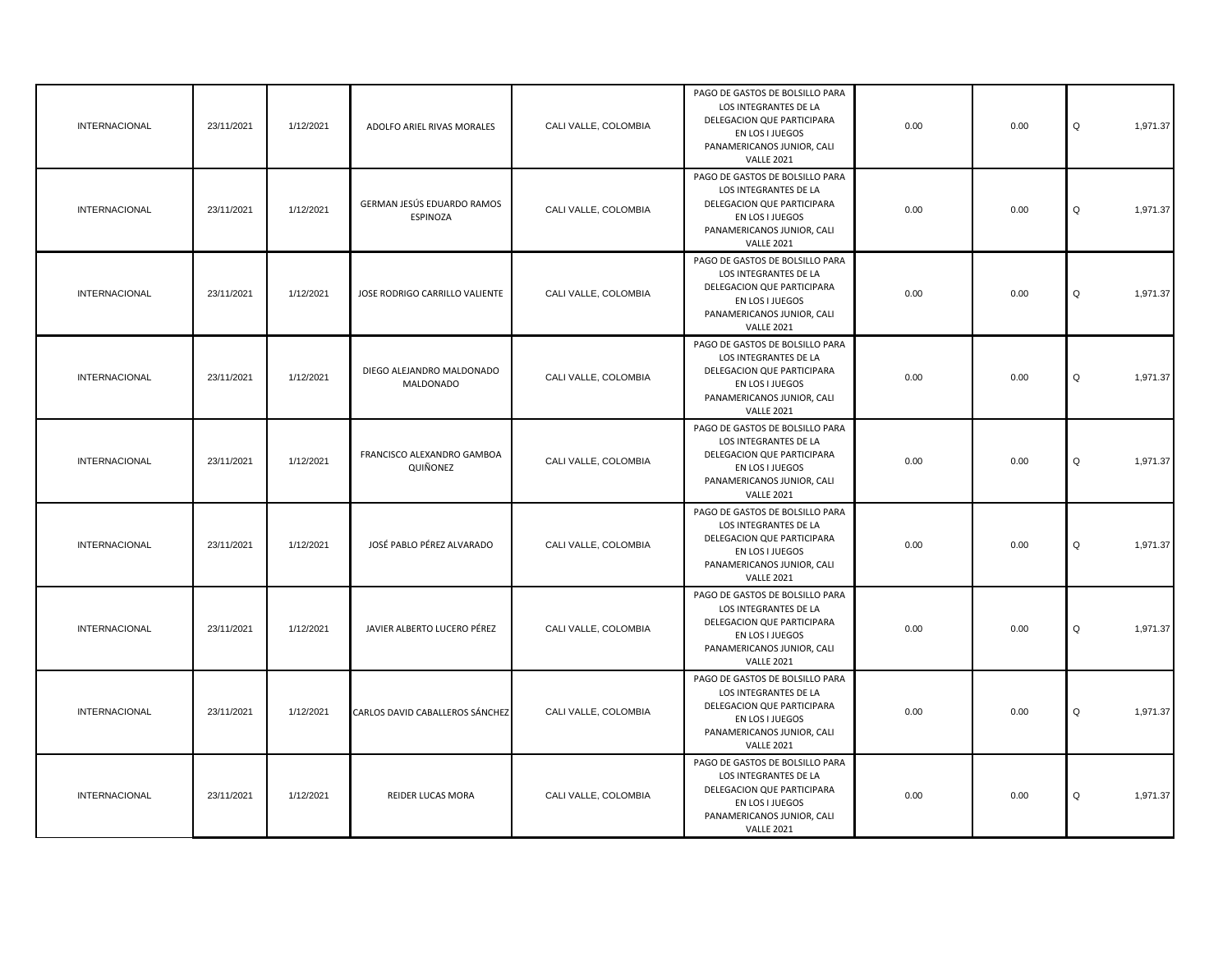| <b>INTERNACIONAL</b> | 23/11/2021 | 1/12/2021 | LUIS FERNANDO CASTAÑEDA<br><b>MALDONADO</b> | CALI VALLE, COLOMBIA | PAGO DE GASTOS DE BOLSILLO PARA<br>LOS INTEGRANTES DE LA<br>DELEGACION QUE PARTICIPARA<br>EN LOS I JUEGOS<br>PANAMERICANOS JUNIOR, CALI<br><b>VALLE 2021</b> | 0.00 | 0.00 | Q<br>1,971.37 |
|----------------------|------------|-----------|---------------------------------------------|----------------------|--------------------------------------------------------------------------------------------------------------------------------------------------------------|------|------|---------------|
| <b>INTERNACIONAL</b> | 27/11/2021 | 5/12/2021 | LAURA PAOLA QUIÑÓNEZ<br>LORENZANA           | CALI VALLE, COLOMBIA | PAGO DE GASTOS DE BOLSILLO PARA<br>LOS INTEGRANTES DE LA<br>DELEGACION QUE PARTICIPARA<br>EN LOS I JUEGOS<br>PANAMERICANOS JUNIOR, CALI<br><b>VALLE 2021</b> | 0.00 | 0.00 | Q<br>1,971.37 |
| <b>INTERNACIONAL</b> | 27/11/2021 | 5/12/2021 | PAOLA MARIE ALVARADO FRANCO                 | CALI VALLE, COLOMBIA | PAGO DE GASTOS DE BOLSILLO PARA<br>LOS INTEGRANTES DE LA<br>DELEGACION QUE PARTICIPARA<br>EN LOS I JUEGOS<br>PANAMERICANOS JUNIOR, CALI<br><b>VALLE 2021</b> | 0.00 | 0.00 | Q<br>1,971.37 |
| <b>INTERNACIONAL</b> | 27/11/2021 | 5/12/2021 | JAIME ALBERTO OZUNA MEZA                    | CALI VALLE, COLOMBIA | PAGO DE GASTOS DE BOLSILLO PARA<br>LOS INTEGRANTES DE LA<br>DELEGACION QUE PARTICIPARA<br>EN LOS I JUEGOS<br>PANAMERICANOS JUNIOR, CALI<br><b>VALLE 2021</b> | 0.00 | 0.00 | Q<br>1,971.37 |
| <b>INTERNACIONAL</b> | 21/11/2021 | 7/12/2021 | OSCAR RENÉ MAEDA GUDIEL                     | CALI VALLE, COLOMBIA | PAGO DE GASTOS DE BOLSILLO PARA<br>LOS INTEGRANTES DE LA<br>DELEGACION QUE PARTICIPARA<br>EN LOS I JUEGOS<br>PANAMERICANOS JUNIOR, CALI<br><b>VALLE 2021</b> | 0.00 | 0.00 | 3,826.79<br>Q |
| <b>INTERNACIONAL</b> | 21/11/2021 | 7/12/2021 | JOSÉ GABRIEL DEL BUSTO FERNÁNDEZ            | CALI VALLE, COLOMBIA | PAGO DE GASTOS DE BOLSILLO PARA<br>LOS INTEGRANTES DE LA<br>DELEGACION QUE PARTICIPARA<br>EN LOS I JUEGOS<br>PANAMERICANOS JUNIOR, CALI<br><b>VALLE 2021</b> | 0.00 | 0.00 | Q<br>3,826.79 |
| <b>INTERNACIONAL</b> | 21/11/2021 | 2/12/2021 | ELVIA DELFINA GONZALEZ TORRES               | CALI VALLE, COLOMBIA | PAGO DE GASTOS DE BOLSILLO PARA<br>LOS INTEGRANTES DE LA<br>DELEGACION QUE PARTICIPARA<br>EN LOS I JUEGOS<br>PANAMERICANOS JUNIOR, CALI<br><b>VALLE 2021</b> | 0.00 | 0.00 | Q<br>2,667.15 |
| <b>INTERNACIONAL</b> | 23/11/2021 | 4/12/2021 | MELKA SARAÍ BERRÍOS LÓPEZ                   | CALI VALLE, COLOMBIA | PAGO DE GASTOS DE BOLSILLO PARA<br>LOS INTEGRANTES DE LA<br>DELEGACION QUE PARTICIPARA<br>EN LOS I JUEGOS<br>PANAMERICANOS JUNIOR, CALI<br><b>VALLE 2021</b> | 0.00 | 0.00 | Q<br>2,667.15 |
| <b>INTERNACIONAL</b> | 21/11/2021 | 6/12/2021 | ROSARIO AVENDAÑO RECINOS                    | CALI VALLE, COLOMBIA | PAGO DE GASTOS DE BOLSILLO PARA<br>LOS INTEGRANTES DE LA<br>DELEGACION QUE PARTICIPARA<br>EN LOS I JUEGOS<br>PANAMERICANOS JUNIOR, CALI<br><b>VALLE 2021</b> | 0.00 | 0.00 | Q<br>3,594.86 |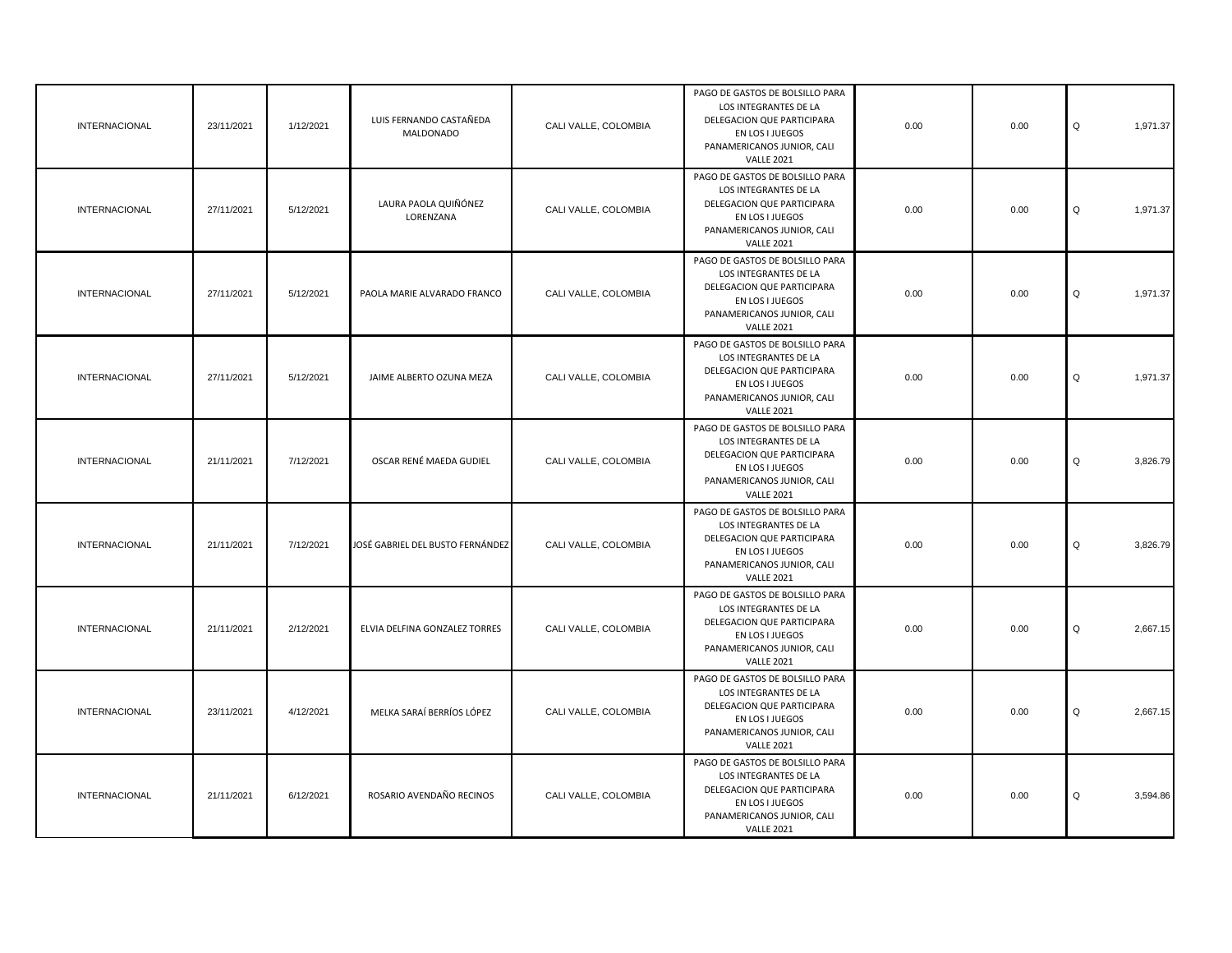| <b>INTERNACIONAL</b> | 21/11/2021 | 6/12/2021 | JUAN FERNANDO HANSER RAMOS                 | CALI VALLE, COLOMBIA | PAGO DE GASTOS DE BOLSILLO PARA<br>LOS INTEGRANTES DE LA<br>DELEGACION QUE PARTICIPARA<br>EN LOS I JUEGOS<br>PANAMERICANOS JUNIOR, CALI<br><b>VALLE 2021</b> | 0.00 | 0.00 | Q<br>3,594.86 |
|----------------------|------------|-----------|--------------------------------------------|----------------------|--------------------------------------------------------------------------------------------------------------------------------------------------------------|------|------|---------------|
| <b>INTERNACIONAL</b> | 21/11/2021 | 6/12/2021 | MARCO TULIO RAMÍREZ ORTÍZ                  | CALI VALLE, COLOMBIA | PAGO DE GASTOS DE BOLSILLO PARA<br>LOS INTEGRANTES DE LA<br>DELEGACION QUE PARTICIPARA<br>EN LOS I JUEGOS<br>PANAMERICANOS JUNIOR, CALI<br><b>VALLE 2021</b> | 0.00 | 0.00 | Q<br>3,594.86 |
| <b>INTERNACIONAL</b> | 21/11/2021 | 6/12/2021 | JULIO ARMANDO MOTTA PENSABENE              | CALI VALLE, COLOMBIA | PAGO DE GASTOS DE BOLSILLO PARA<br>LOS INTEGRANTES DE LA<br>DELEGACION QUE PARTICIPARA<br>EN LOS I JUEGOS<br>PANAMERICANOS JUNIOR, CALI<br><b>VALLE 2021</b> | 0.00 | 0.00 | Q<br>3,594.86 |
| INTERNACIONAL        | 21/11/2021 | 6/12/2021 | MARTA MARÍA VAIDES HERNÁNDEZ               | CALI VALLE, COLOMBIA | PAGO DE GASTOS DE BOLSILLO PARA<br>LOS INTEGRANTES DE LA<br>DELEGACION QUE PARTICIPARA<br>EN LOS I JUEGOS<br>PANAMERICANOS JUNIOR, CALI<br><b>VALLE 2021</b> | 0.00 | 0.00 | Q<br>3,594.86 |
| INTERNACIONAL        | 21/11/2021 | 6/12/2021 | JOSUÉ DAVID MAZARIEGOS<br><b>VILLATORO</b> | CALI VALLE, COLOMBIA | PAGO DE GASTOS DE BOLSILLO PARA<br>LOS INTEGRANTES DE LA<br>DELEGACION QUE PARTICIPARA<br>EN LOS I JUEGOS<br>PANAMERICANOS JUNIOR, CALI<br><b>VALLE 2021</b> | 0.00 | 0.00 | Q<br>3,594.86 |
| <b>INTERNACIONAL</b> | 21/11/2021 | 6/12/2021 | MIRSSA PAOLA DE LEÓN HERNÁNDEZ             | CALI VALLE, COLOMBIA | PAGO DE GASTOS DE BOLSILLO PARA<br>LOS INTEGRANTES DE LA<br>DELEGACION QUE PARTICIPARA<br>EN LOS I JUEGOS<br>PANAMERICANOS JUNIOR, CALI<br><b>VALLE 2021</b> | 0.00 | 0.00 | Q<br>3,594.86 |
| <b>INTERNACIONAL</b> | 21/11/2021 | 6/12/2021 | FRANCISCO JAVIER AMADO PÉREZ<br>SÁNCHEZ    | CALI VALLE, COLOMBIA | PAGO DE GASTOS DE BOLSILLO PARA<br>LOS INTEGRANTES DE LA<br>DELEGACION QUE PARTICIPARA<br>EN LOS I JUEGOS<br>PANAMERICANOS JUNIOR, CALI<br><b>VALLE 2021</b> | 0.00 | 0.00 | 3,594.86<br>Q |
| <b>INTERNACIONAL</b> | 21/11/2021 | 6/12/2021 | CLARISA IVONNE BELTRAN BARRAZA             | CALI VALLE, COLOMBIA | PAGO DE GASTOS DE BOLSILLO PARA<br>LOS INTEGRANTES DE LA<br>DELEGACION QUE PARTICIPARA<br>EN LOS I JUEGOS<br>PANAMERICANOS JUNIOR, CALI<br><b>VALLE 2021</b> | 0.00 | 0.00 | Q<br>3,594.86 |
| INTERNACIONAL        | 21/11/2021 | 6/12/2021 | GECNY BEATRIZ GUDIEL GRIJALVA              | CALI VALLE, COLOMBIA | PAGO DE GASTOS DE BOLSILLO PARA<br>LOS INTEGRANTES DE LA<br>DELEGACION QUE PARTICIPARA<br>EN LOS I JUEGOS<br>PANAMERICANOS JUNIOR, CALI<br><b>VALLE 2021</b> | 0.00 | 0.00 | Q<br>3,594.86 |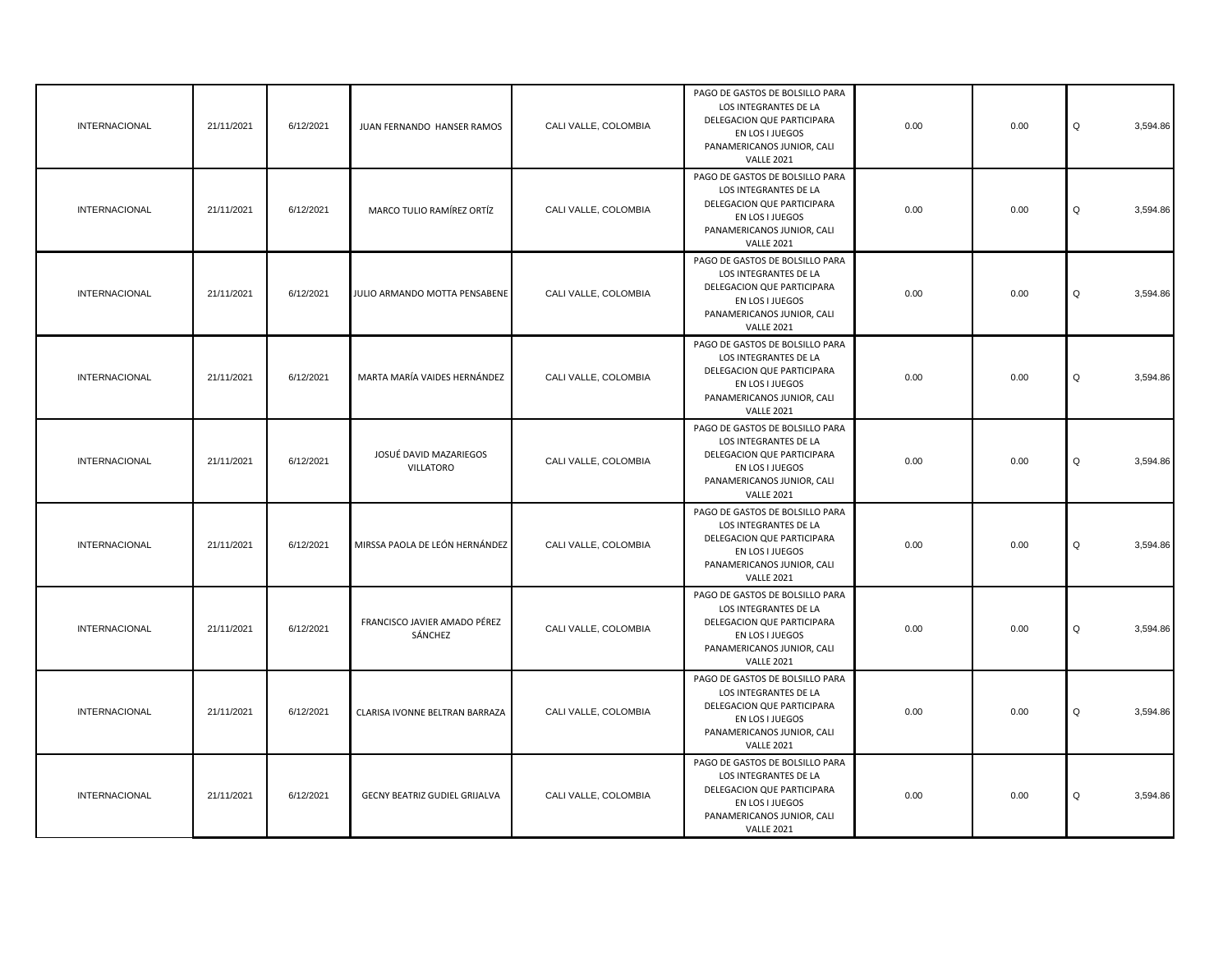| INTERNACIONAL        | 21/11/2021 | 6/12/2021 | DIEGO EMILIO FAJARDO DE LEON                | CALI VALLE, COLOMBIA | PAGO DE GASTOS DE BOLSILLO PARA<br>LOS INTEGRANTES DE LA<br>DELEGACION QUE PARTICIPARA<br>EN LOS I JUEGOS<br>PANAMERICANOS JUNIOR, CALI<br><b>VALLE 2021</b> | 0.00                | 0.00        | Q<br>3,594.85    |
|----------------------|------------|-----------|---------------------------------------------|----------------------|--------------------------------------------------------------------------------------------------------------------------------------------------------------|---------------------|-------------|------------------|
| INTERNACIONAL        | 23/11/2021 | 6/12/2021 | MARIO ALBERTO PANIAGUA<br>VALENZUELA        | CALI VALLE, COLOMBIA | PAGO DE GASTOS DE BOLSILLO PARA<br>LOS INTEGRANTES DE LA<br>DELEGACION QUE PARTICIPARA<br>EN LOS I JUEGOS<br>PANAMERICANOS JUNIOR, CALI<br><b>VALLE 2021</b> | 0.00                | 0.00        | Q<br>3,131.00    |
| <b>INTERNACIONAL</b> | 23/11/2021 | 6/12/2021 | JULIO ANTONIO RIVAS RUANO                   | CALI VALLE, COLOMBIA | PAGO DE GASTOS DE BOLSILLO PARA<br>LOS INTEGRANTES DE LA<br>DELEGACION QUE PARTICIPARA<br>EN LOS I JUEGOS<br>PANAMERICANOS JUNIOR, CALI<br><b>VALLE 2021</b> | 0.00                | 0.00        | Q<br>3,131.00    |
| <b>INTERNACIONAL</b> | 22/11/2021 | 6/12/2021 | LUIS EDUARDO GONZÁLEZ FLORES                | CALI VALLE, COLOMBIA | PAGO DE GASTOS DE BOLSILLO PARA<br>LOS INTEGRANTES DE LA<br>DELEGACION QUE PARTICIPARA<br>EN LOS I JUEGOS<br>PANAMERICANOS JUNIOR, CALI<br><b>VALLE 2021</b> | 0.00                | 0.00        | Q<br>3,362.93    |
| <b>INTERNACIONAL</b> | 22/11/2021 | 6/12/2021 | LUIS ANTONIO DE LEÓN BRAN                   | CALI VALLE, COLOMBIA | PAGO DE GASTOS DE BOLSILLO PARA<br>LOS INTEGRANTES DE LA<br>DELEGACION QUE PARTICIPARA<br>EN LOS I JUEGOS<br>PANAMERICANOS JUNIOR, CALI<br><b>VALLE 2021</b> | 0.00                | 0.00        | Q<br>3,362.93    |
| INTERNACIONAL        | 21/11/2021 | 6/12/2021 | SOFÍA DEL CARMEN HIDALGO PÉREZ              | CALI VALLE, COLOMBIA | PAGO DE GASTOS DE BOLSILLO PARA<br>LOS INTEGRANTES DE LA<br>DELEGACION QUE PARTICIPARA<br>EN LOS I JUEGOS<br>PANAMERICANOS JUNIOR, CALI<br><b>VALLE 2021</b> | 0.00                | 0.00        | Q<br>3,594.85    |
| <b>INTERNACIONAL</b> | 21/11/2021 | 6/12/2021 | DELIA AZUCENA MORALES LEMUS                 | CALI VALLE, COLOMBIA | PAGO DE GASTOS DE BOLSILLO PARA<br>LOS INTEGRANTES DE LA<br>DELEGACION QUE PARTICIPARA<br>EN LOS I JUEGOS<br>PANAMERICANOS JUNIOR, CALI<br><b>VALLE 2021</b> | 0.00                | 0.00        | Q<br>3,594.85    |
| <b>INTERNACIONAL</b> | 23/11/2021 | 6/12/2021 | YEIMI JAQUELINE MORALES<br><b>MARROQUIN</b> | CALI VALLE, COLOMBIA | PAGO DE GASTOS DE BOLSILLO PARA<br>LOS INTEGRANTES DE LA<br>DELEGACION QUE PARTICIPARA<br>EN LOS I JUEGOS<br>PANAMERICANOS JUNIOR, CALI<br><b>VALLE 2021</b> | 0.00                | 0.00        | Q<br>3,131.00    |
| <b>INTERNACIONAL</b> | 30/11/2021 | 6/12/2021 | HÉCTOR OSWALDO RAMÓN CAP<br>HERNÁNDEZ       | CALI VALLE, COLOMBIA | PAGO DE GASTOS DE BOLSILLO PARA<br>LOS INTEGRANTES DE LA<br>DELEGACION QUE PARTICIPARA<br>EN LOS I JUEGOS<br>PANAMERICANOS JUNIOR, CALI<br><b>VALLE 2021</b> | 0.00                | 0.00        | Q<br>1,507.51    |
|                      |            |           |                                             |                      | <b>TOTAL</b>                                                                                                                                                 | o<br>$\blacksquare$ | ō<br>$\sim$ | TQ<br>390,688.04 |